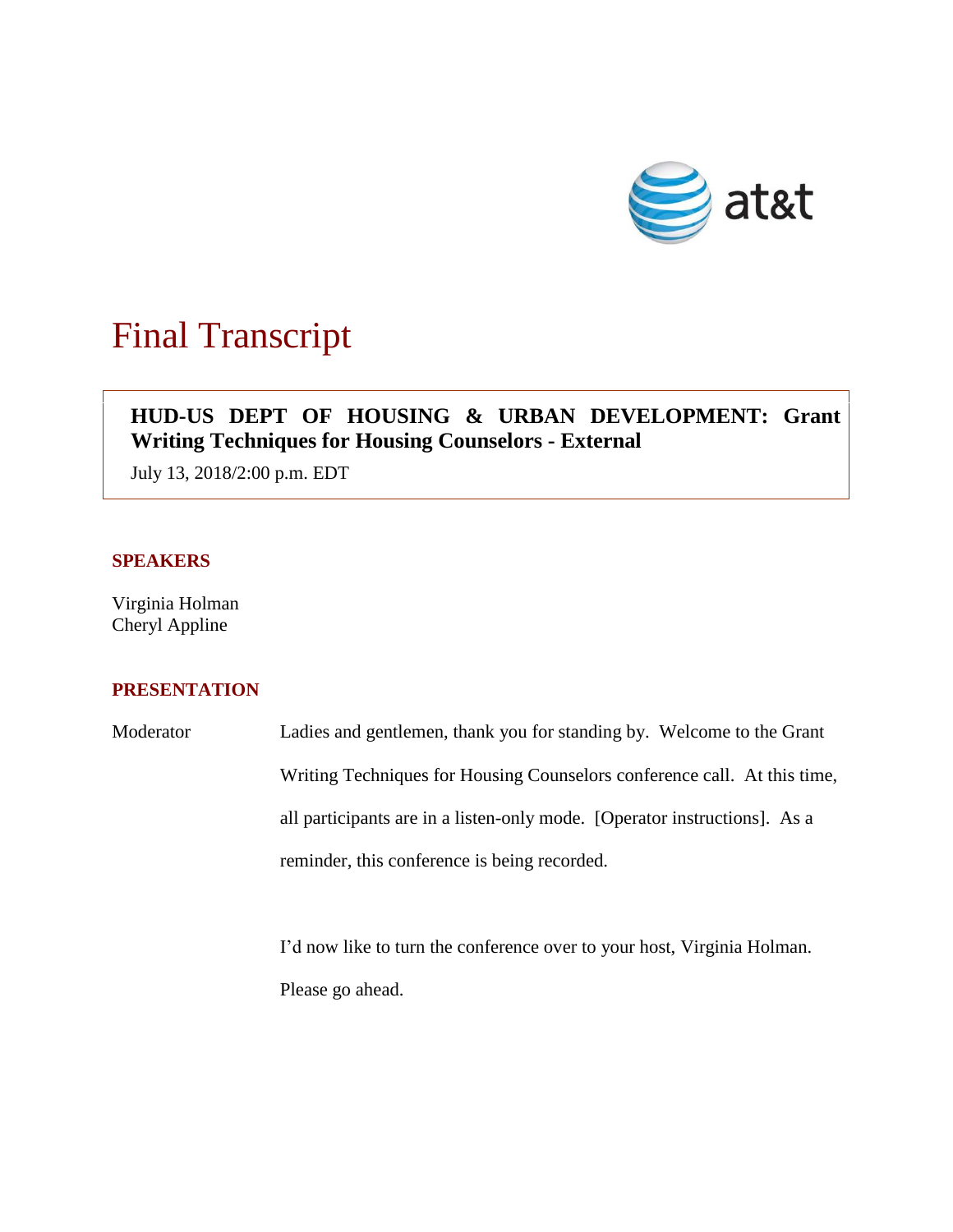Virginia Thank you very much, Amy. Welcome to today's very important webinar on grant writing, a tool that everyone needs to learn about and utilize. Before we start the webinar, I need to go over some logistics. As the operator said, the audio is being recorded and we will be posting the playback number, along with the PowerPoint and a transcript on our HUD Exchange page, it's in the Archive section, and that's probably going to be in a week or so. We'll send out a list serve, or note it on the training digest when that posting has occurred. All your lines are muted at this point by the operator. Next slide.

> The system seems to be slow today. Here we go. We do want you to ask questions. Because of the large number of participants we are not going to be taking live questions, but we do want your questions, so in the panel on the right-hand side of your screen, there is a questions box and if you just type your question in there, we have staff that are monitoring that question box. If we're unable to get to your question today we will have a record of the questions and we will be able to get back to you. You can also in the future write to housing.counseling@hud.gov. Just put grant writing in the subject line and we'll get it to the right person and we'll answer your question then. Next slide.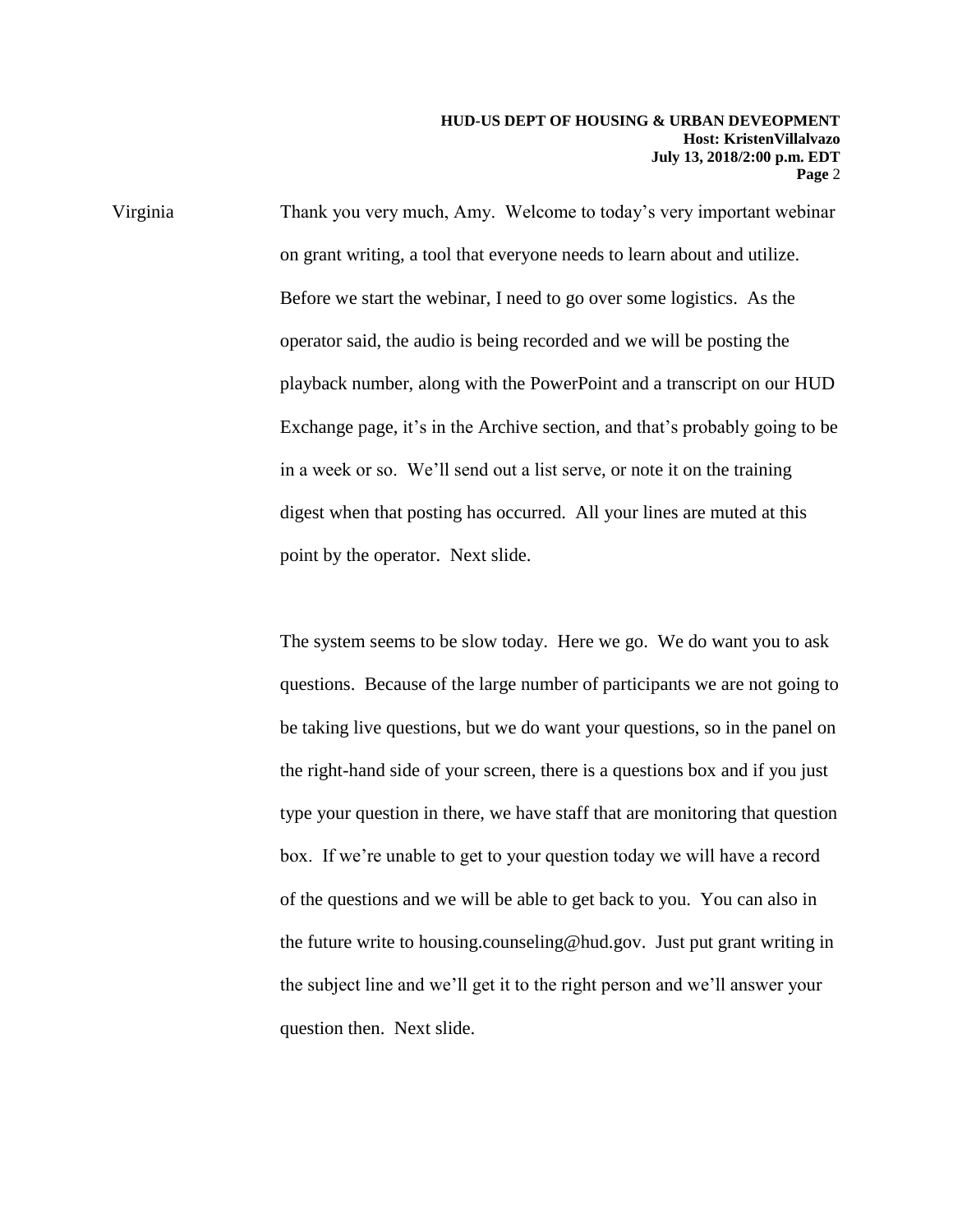You will be getting an email from GotoWebinar in about 48 hours, certainly no sooner than 24 hours from the end of today's webinar if you have logged into the webinar. The email is going to say this is your Certificate of Training, please be aware that there is no attachment, so you need to save the email for your records to certify your training.

Also, if you go to HUD Exchange, into the Archive section, it will give you the opportunity to look at not only this webinar, but any of our webinars and actually get credit for the training. So, look at that link and visit all of our webinars.

Something I want to mention that we did not see is we are going to have some polling questions, so when you get to them, please answer them because your input is very important to us.

At this point, let me turn the webinar over to Cheryl Appline. Cheryl?

Cheryl Thank you, Virginia. Good afternoon, everyone. As Virginia said, welcome to our grant writing training. My name is Cheryl Appline. Let me just say that I have been in your shoes. I've worked non-profit work for 20 years, and in that time I've done grant writing training and been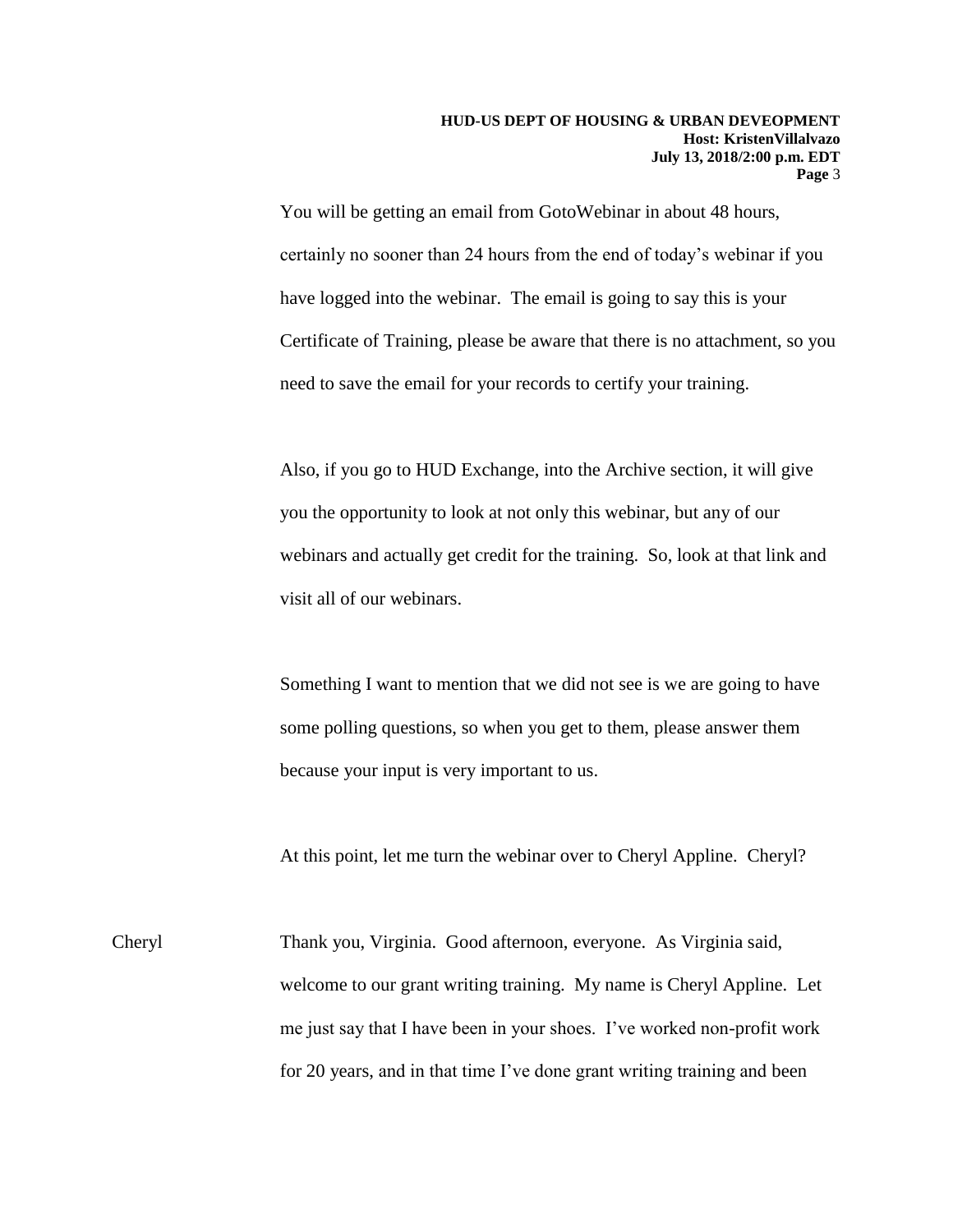successful for every grant that I have ever written, have not been turned down, and that's approximately \$82 million worth of funds. So, I'm looking forward to sharing with you some of the knowledge that I've been able to pick up and what I've learned, not just in the non-profit world, but what I've learned working for the federal government and the city.

The purpose of today's training is the structure of a successful non-profit. We will cover non-profit status, organizational development, board, strategic plan, we will do some grant funding requirements, some performance measures and talk about the budget. Most people think when we're saying grant writing that all we're going to talk about is money. That is not it. You need to be able to structure your application. Next slide.

We'll have discussion of key internal structures, processes for non-profits that you should have in place to effectively apply for and manage the grant funds. It is not an in-depth discussion of specific funding opportunities available to HUD-approved counseling agencies. Next slide.

Here are the polling questions, Virginia. What type of organization do you represent? Please select one. When we have those answers we'll go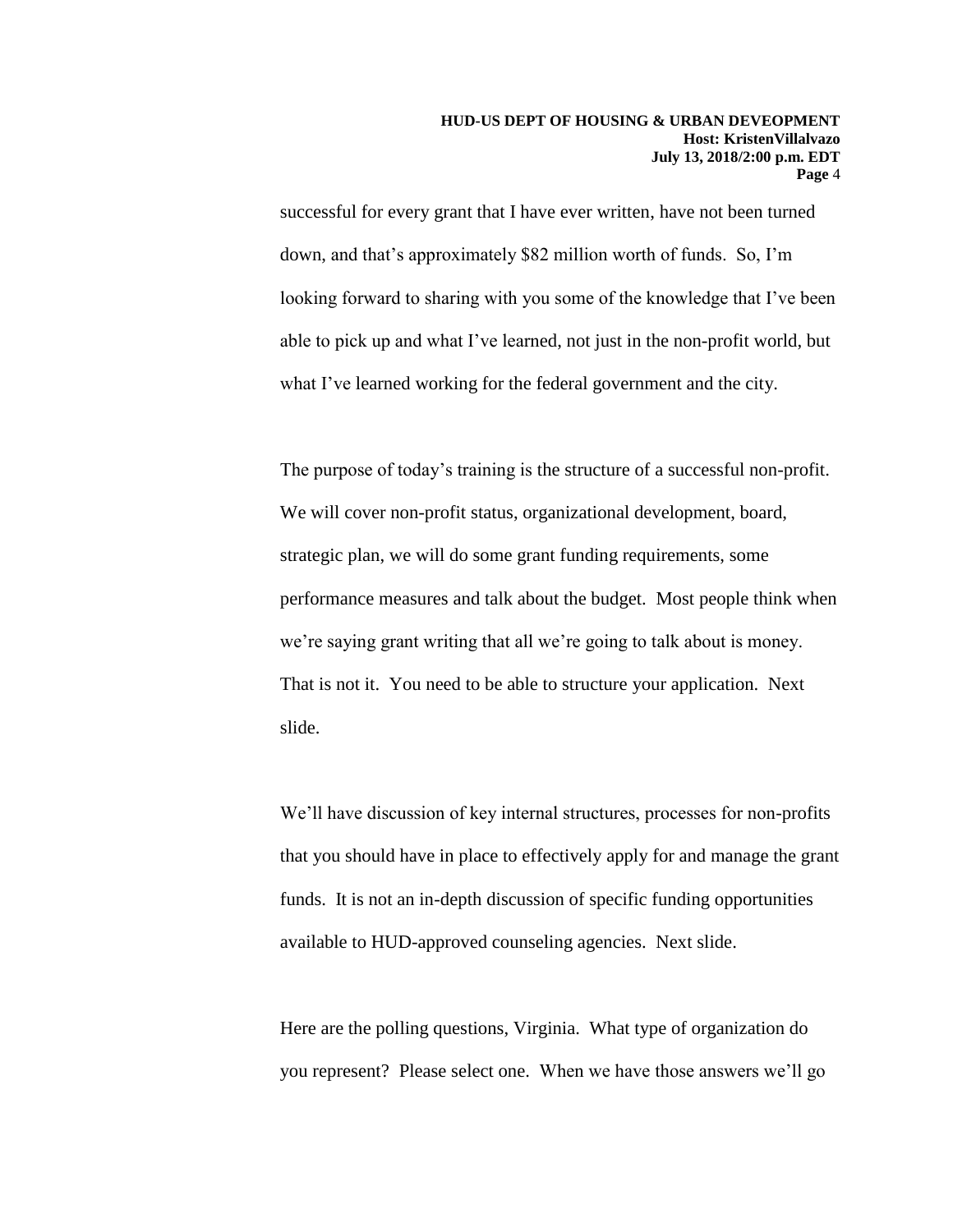on to the non-profit status. Wow, 46% of local housing counseling agencies, 11% HUD intermediaries, 13% sub-grantees, 7% nonparticipating, and 25% others. Thank you. Next slide.

I'm not going to be reading everything on the slides because we have so many slides and so many things you can read, but I wanted to be able to zero in on some of the things that you need to know. As you can see, HUD-approved housing counseling agencies are required to have evidence of their non-profit status before approval. This is very, very, very important. You need to identify who you are, and incorporation establishes a protective layer between you, the person, the community, and the legal risk and responsibilities associated with a provision of services. It allows easier funding access and donor tax deductibility. You must have it. Are you in compliance with local requirements? Is your agency up to date with state and local government? This is the basic first step. Thank you. Next slide.

On to organizational development. A non-profit organization is a business. I say this because when I was working in faith base, there were a lot of agencies who said, "No, God has called me to be in ministry." And we are saying, that a non-profit organization is a business. No one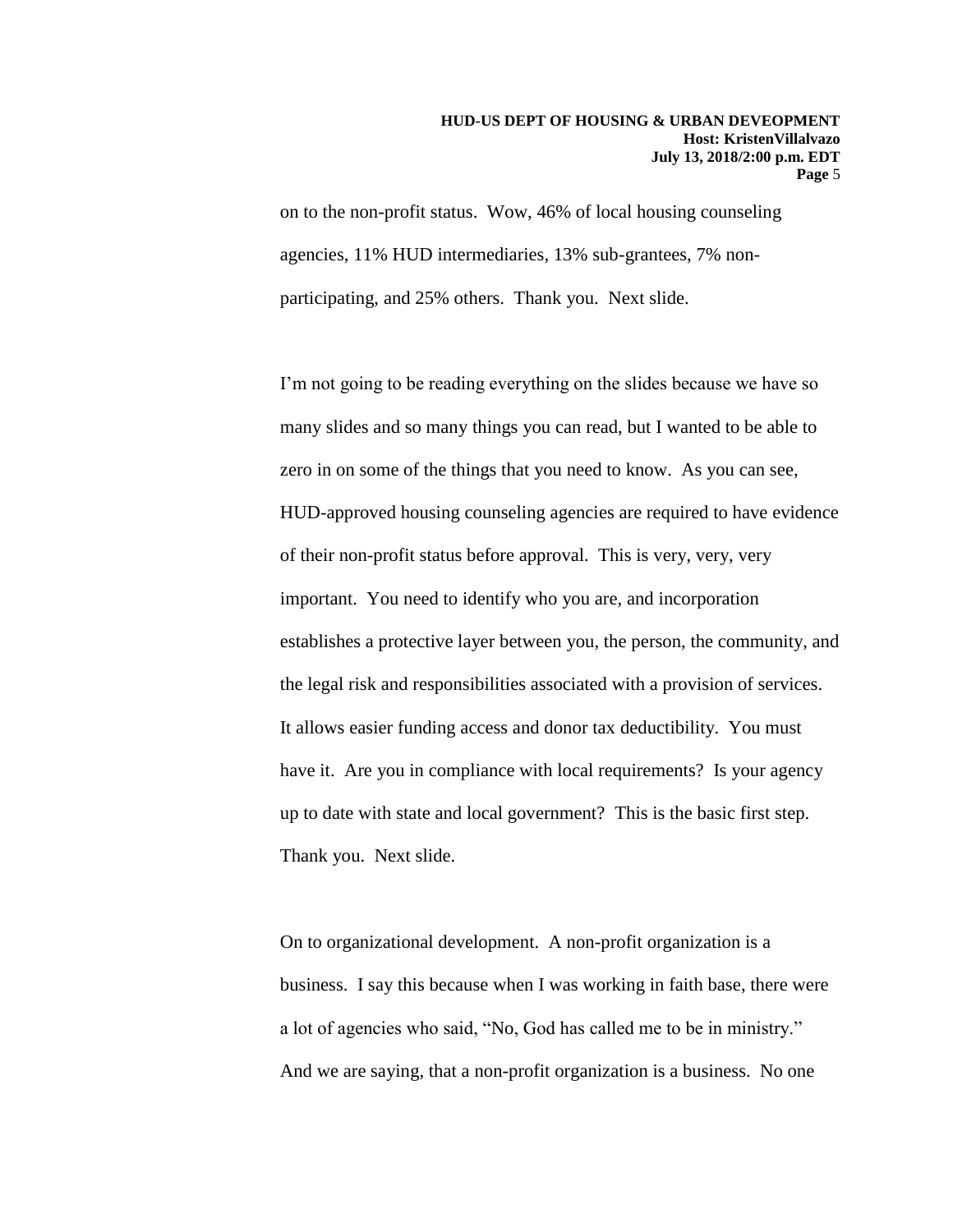says you can't be in ministry, but you first be a business. It should be operated according to sound business principles. We'll talk about the importance of the difference between a non-profit and a for-profit business, it's what must, must be done with the profit your organization makes. It should be supporting one or more of your strategic goals.

You must demonstrate knowledge of what the neighborhood really needs and can bear. Why do I say this? Because if your neighborhood can't bear what you need to do, there's no reason for you to submit an application. When you submit an application, you have to back up what is needed in your community. HUD grants often ask for information on affirmatively furthering fair housing. Use these resources to find data relevant to your mission and how it relates to fair housing issues. There's a consolidated plan, there's US consensus track data that's out there. There are housing reports created by local boards and realtors on local lending institutions. You must be resourceful in what it is that you're doing.

Now, let's talk about what non-profits do. Next slide. What is a board? It's a legally responsible governing body. It establishes mission, vision, strategic plan, operating policies. Power of the board is vested in all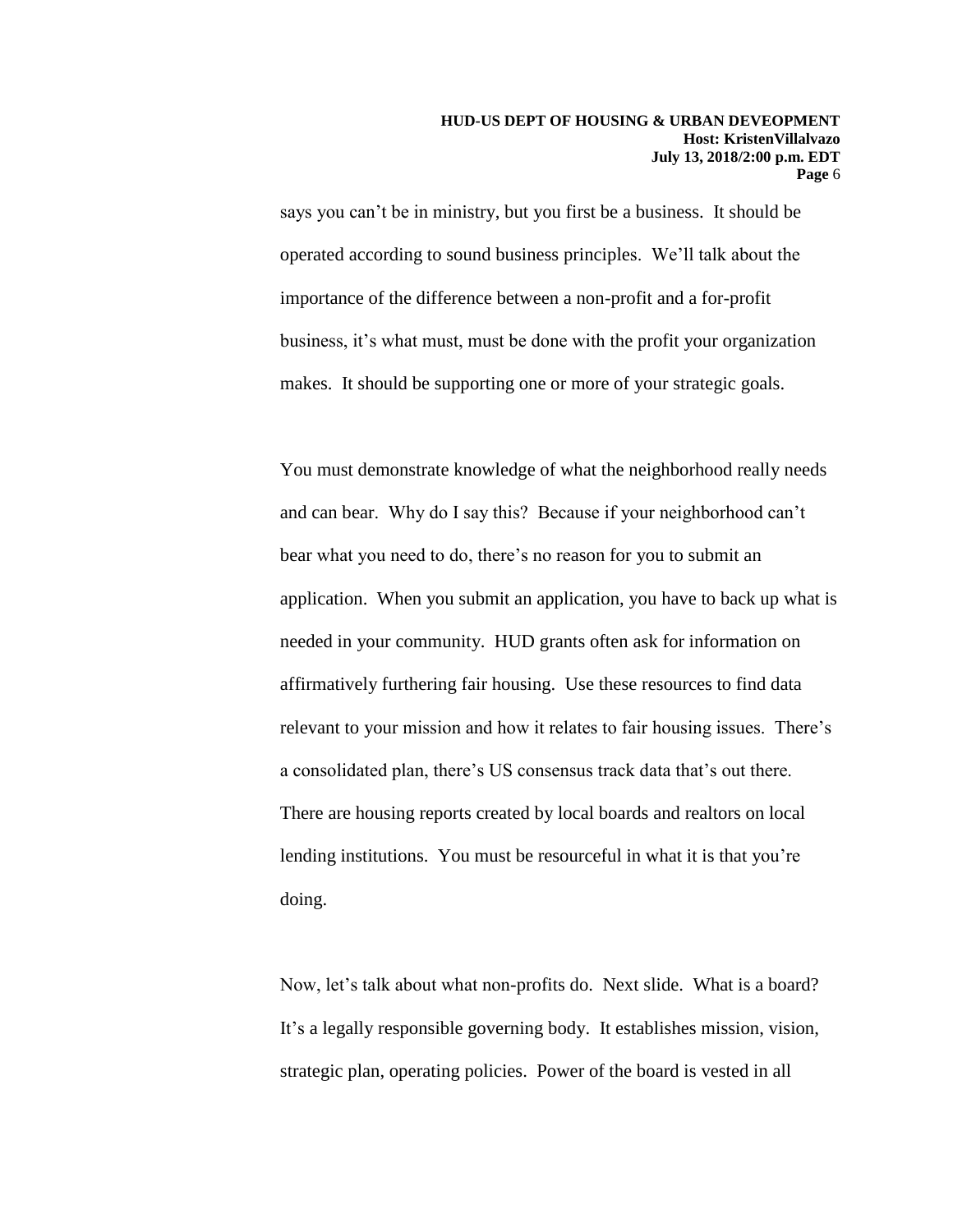members, not individuals. You have to have a working governing board, a policy governing board, a collective board. All incorporated organizations must have a board. A board is usually charged with the responsibilities to govern. The board establishes the plans and provides resources. The power of the board is invested in all of the board members. Thank you.

So, what is a good way to look at a non-profit? It's to compare it to a forprofit, so we've broken down on one side and then on the other side, and I will read this. For-profit corporations owned by stockholders. Non-profit, not owned. For-profit generates money for the owners. Non-profit serves the public. For-profit success is making a sizable profit. Non-profit success is meeting the needs of the public. For-profit, board members are generally paid. Non-profit board members are usually unpaid volunteers. For-profit money earned over and above expenses is kept as a profit and distributed to owners. Non-profit, money earned over and above expenses is rolled back into meeting the public needs. For-profit, usually not exempt from paying federal, state and local taxes. Non-profits can often be exempt from federal, state and local taxes. Thank you.

We've put down some information about board evolution, because board can be as grassroots, they can be developmental, they can be mature. You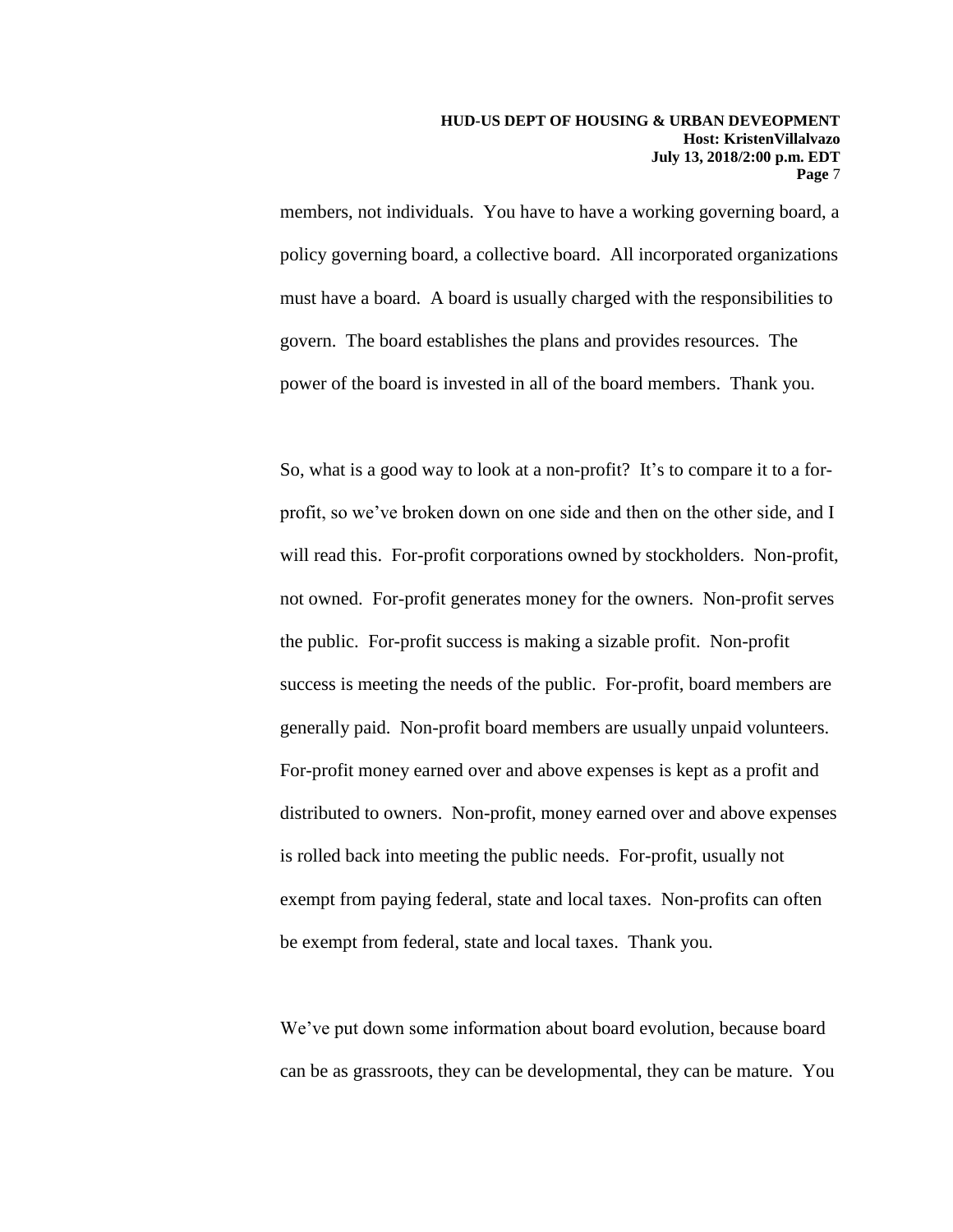can be emerging boards, intermediate boards, advanced boards. I want to say that the length of the time you have been in business does not necessarily reflect what stage you are in. If you have been in an organization that simply holds a meeting for networking purposes, you may not have taken on program development or even had the organization fully charted, the work completed.

The work that you complete determines where you are. Examples: emergency non-profits should undertake strategic planning early on, and we'll talk about that as I go on; strategic planning identifies where the organization is and how it would get to the next stage of development, it helps your organization create a clear path to follow and make all stakeholders aware of the strength and weaknesses of your organization. This is really, really important. Nobody knows you're great until you tell them. Next slide.

On a board your responsibilities are mission, vision, values, you need to set policies, plan, select, appoint, support, evaluate a CEO, ensure effective planning and resources, set and monitor programs and services, enhance your public image, serve as a court of appeal, assess board performance. These are very, very critical when you're talking to a funder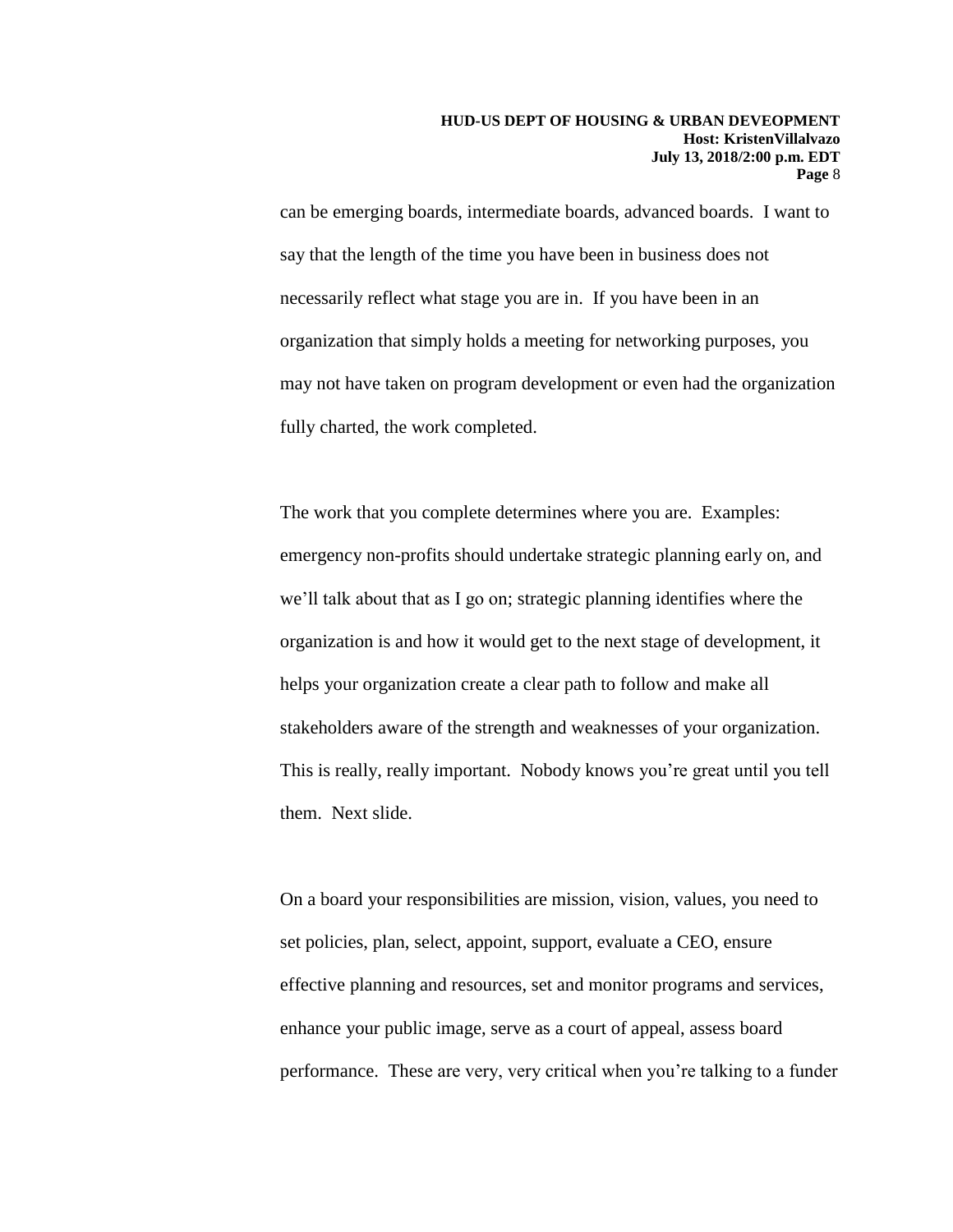and asking them to fund you in South Carolina as opposed to fund somebody in North Carolina. Next slide.

That boils down to what is your responsibilities. The primary duties of a board are to provide continuity for the organization. That means you want to utilize your board members' expertise, recommend policy for approval by full board, do not supplant responsibility of each member, hold scheduled and recorded meetings.

I want to say something about that, because when I was putting in applications when I was executive director of Habitat, I had to show, here are the board minutes that we had that revealed who we were working with and what we were going to do. They asked for board members when we were trying to be a CHDO and HUD after that. These things are very, very important. You need to represent as a board member the responsibility of the board. Next slide.

Here's the fundraising part. This is what I call the three Gs. What is your responsibility on the board, to get money, to give money, or to get off the board. Let me say that again. To get money, you need to go out and talk about it and say how great your organization is. To give money, you need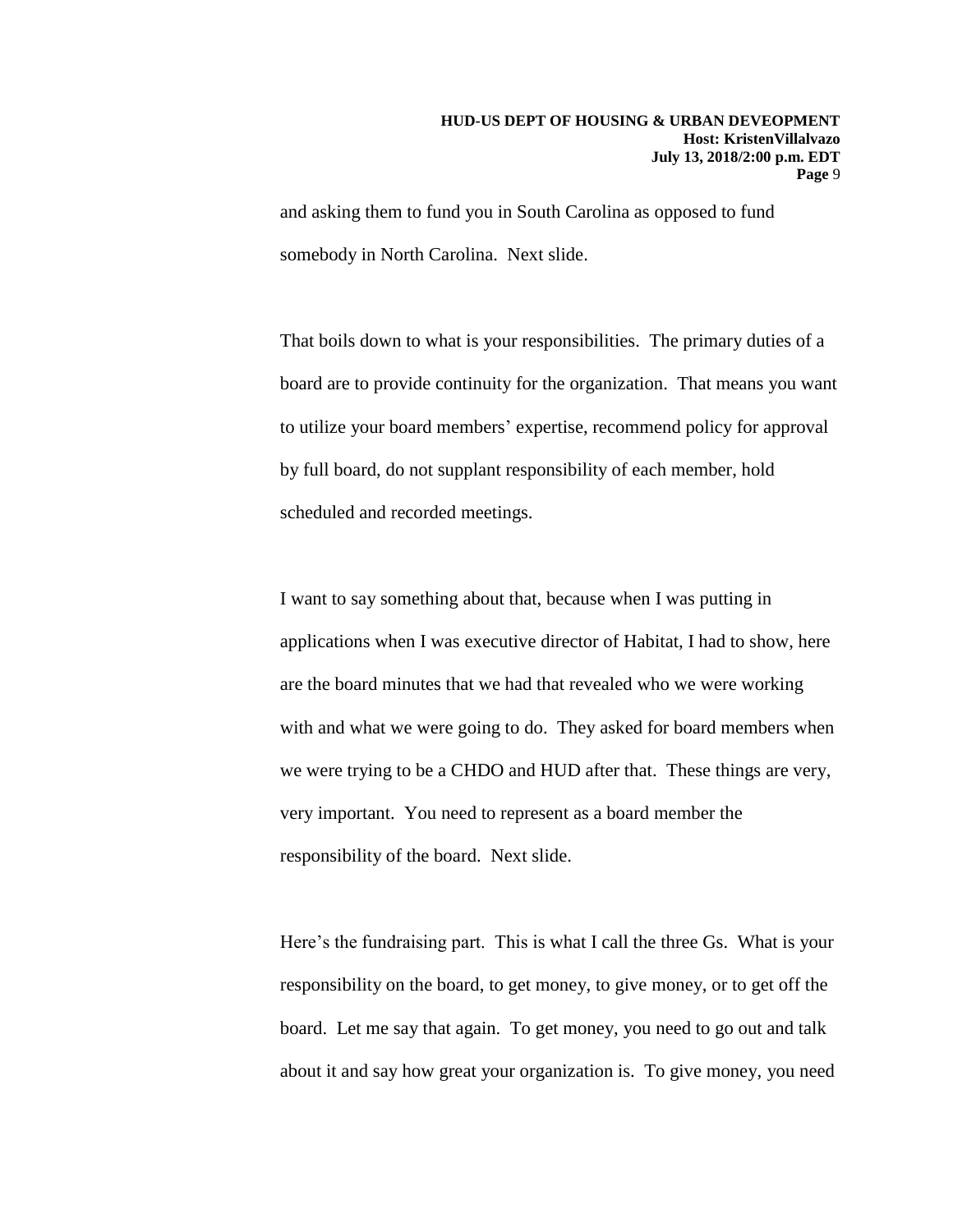to support your organization. I'm on a number of boards, and to be on the board I have to be financially supportive of what the board does, of what the organization does. Three, if I can't do that, then I need to get off the board and I need to make available a space for somebody else who can do this. Get money, give money, or get off the board. It's not something that you do lightly, because somebody said, you want to be on my board? Oh, sure. You need to understand what your responsibilities are. Next slide.

Then this brings in, is there conflict of interest? You need to include board members with expertise. Again, going back to Habitat, I made sure we had an auditor or an accountant. I made sure there was a lawyer on the board. I made sure there were community residents on the board. I made sure that we had an architect, but then I was building houses. So, you need to have somebody on the board who understands the mission, who understands why there is an organization, so their expertise can be utilized, and then you'll understand the potential conflict of interest. Can I be on the board of a non-profit for housing and I'm still a realtor trying to point folks in the direction of using my real estate company.

There are conflicts of interest and you need to know the difference and you need to know to avoid the appearance of conflict. You need to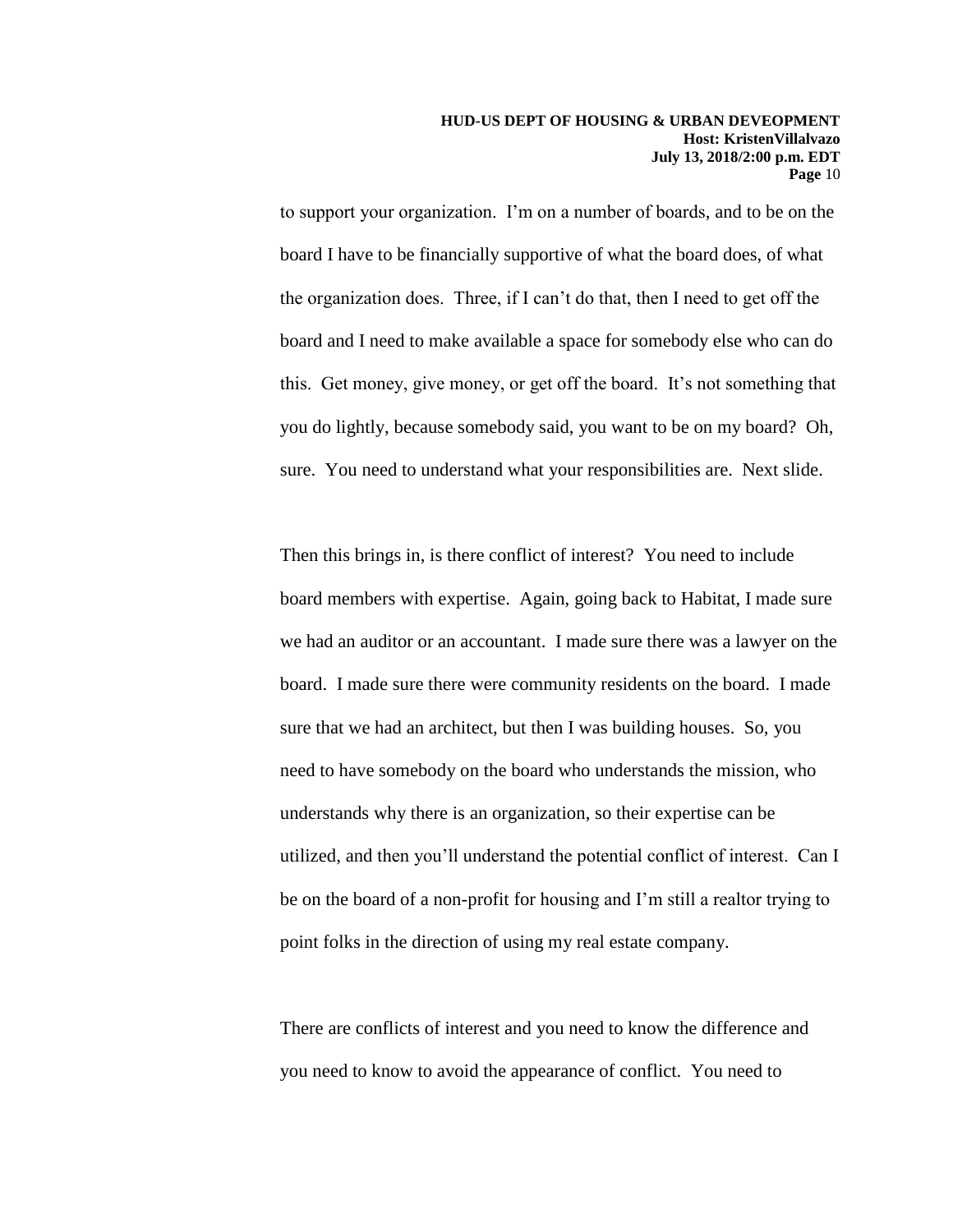understand what you have to do, because you know what happens, board members get sued, and that's why you have directors insurance because you're responsible for the board. Next slide.

Selecting board members. As I said, a diverse board is beneficial to providing different perspectives and knowledge. For-profit business leader are allowable, detailed disclosures and quality control plans to identify, addressing or mitigating any conflicts of interest are required. Board members must be able to pass background checks that will disclose ineligible participants in HUD grants. Let me repeat that, board members must be able to pass background checks that will disclose ineligible participants in HUD grants.

Funding sources may require unique structures to your board to qualify for funding, so if you're in a troubled organization adding more people may not be helpful, it may cause a greater conflict. But once you get into the board and see all the things that you want to do, these are the things that you will be able to answer. These are the things that your funding structure will ask.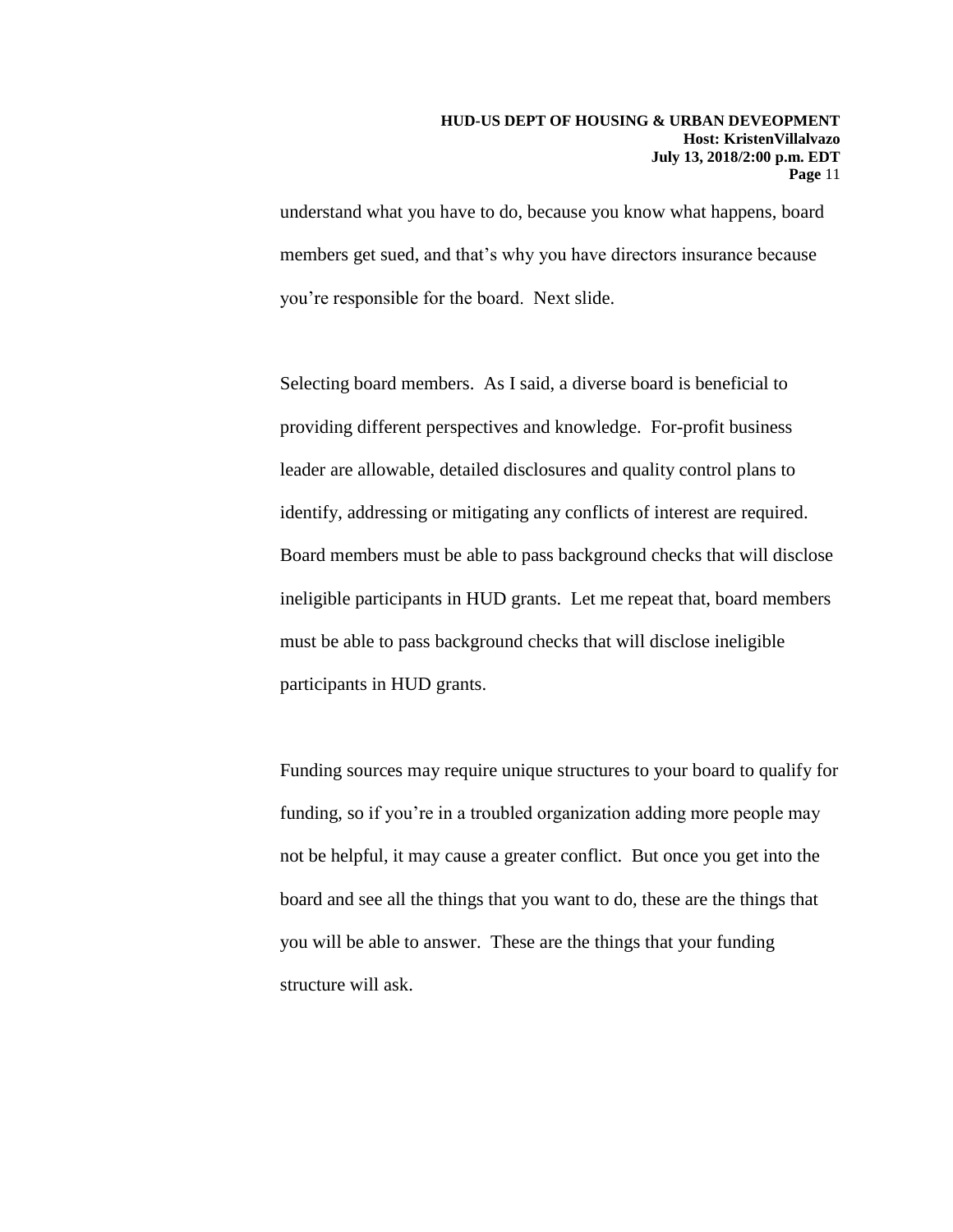Sorry, high quality boards. Thank you, Ben. Continuously improve—this is what a high quality board does, continuously improves board and staff capacity. It sets expectations, it communicates and it enforces. It seeks additional help when faced with problems. It is a board problem, not an individual problem. It is a board problem. Next slide.

Polling question. What percentage of your board members use a get money, give money fundraising strategy? Please select one. Is everybody selecting? Alright, less than 10%, 10% to 20% does that; 30% to 50%, 22%; 60% to 70%, 14%; and 75% to 100%, only 20%. Get money, give money, get off the board. Fundraising is one of your primary responsibilities for being on the board. Next slide, please.

Strategic plan. "Will you tell me, please, which way I should go from here?" said Alice. "That depends a good deal on where you want to get to," said the cat. "I don't care, I don't much care where," said Alice. "Then it doesn't matter which way you go," said the cat. Even cartoons identify the importance of planning. I took that from *Alice in Wonderland*. A strategic plan establishes the direction your business is going to take and it helps you to sharpen its focus in order to get there. Alice, which way do I go? I don't care where I go. Well, then it doesn't matter how you get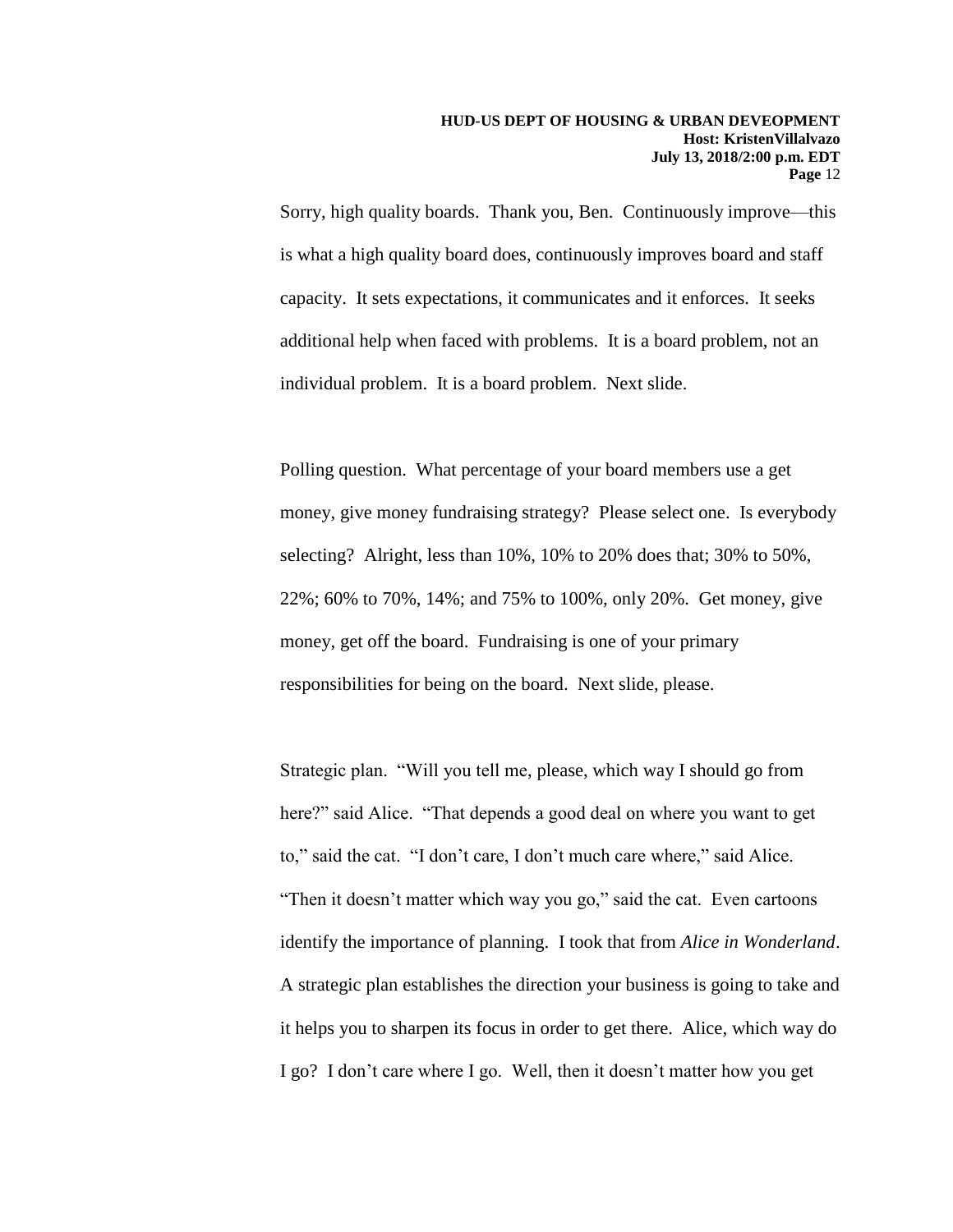there. That's not a strategic plan. It needs to matter to you where you're going, how you're going to focus to get there, and how you're going to be able to recognize that you're there. Next slide.

Do you know what you need to know? Once again, a non-profit organization, it's a business. It's a business, and it should be operated according to sound business principles. So when you have a strong business model, it's essential for you ensuring you'll be successful in conducting your day-to-day operations. There are places that will show you what to do. You can contact FBA office to see what they might have to offer. Additionally, some colleges, this is what I found out when I was working in the non-profit world, some colleges offer up students free of charge that can assist you on how to write business plans. When I was doing my MBA, that was the thing we were looking for, we were looking to help people to write business plans. My MBA is in management and planning, so we were looking for who we could help—what non-profits we could help write a business plan. It gave us an answer to our homework and our assignment and it gave the non-profits the plan that they needed to go forth and get some funding.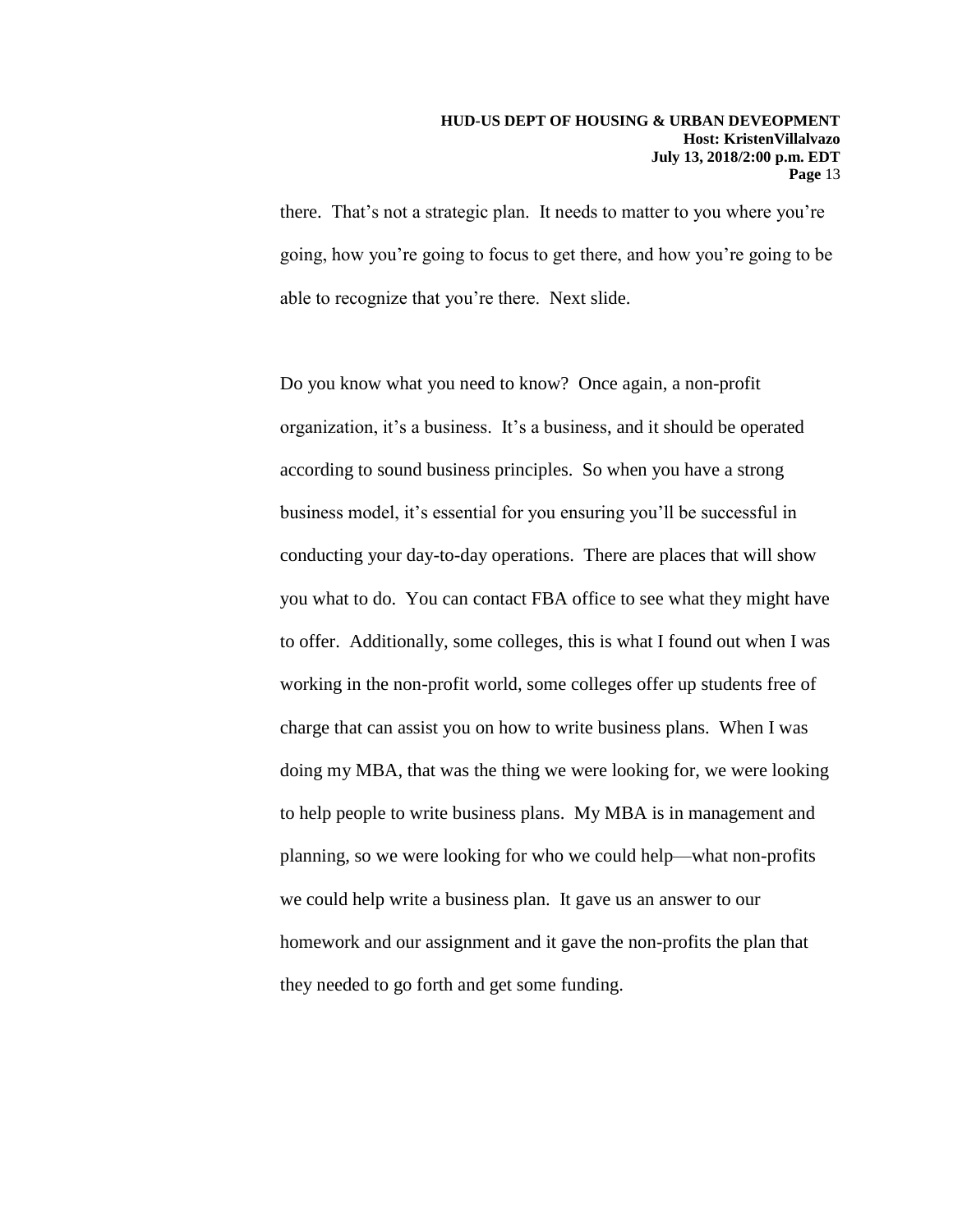Critical documents. All successful non-profit businesses have to have a plan of operation. It describes again, how the organization's going to get there. It describes how you'll know if the organization got there or not, and HUD-approved agencies are required to operate their housing counseling program under an approved work plan. Next slide.

Necessity of a strategic plan. What is a necessity? It's effective, strategic planning resulting in decisions. You won't be helter-skelter, you won't be saying, what shall we do? We don't know what to do. Shall we go left, shall we go right? It makes you sit down and you focus. So if you are doing an education plan, you're trying to get money for education, then it will make you focus on what you need to know to train people.

We have training, and if you're a housing counseling agency, if you're having a session on a Saturday where everybody comes in, it helps you to focus on what you need to do in that training. It's a strategic plan. It outlines your mission. It says the things that you need to do. Do I need people to sign in? Because when we ask for sign-in sheets, I've had signin sheets where everybody on the sheet used the same line, everybody used the same team. We knew that people weren't signing in but somebody was signing for them and saying this is part of our plan. It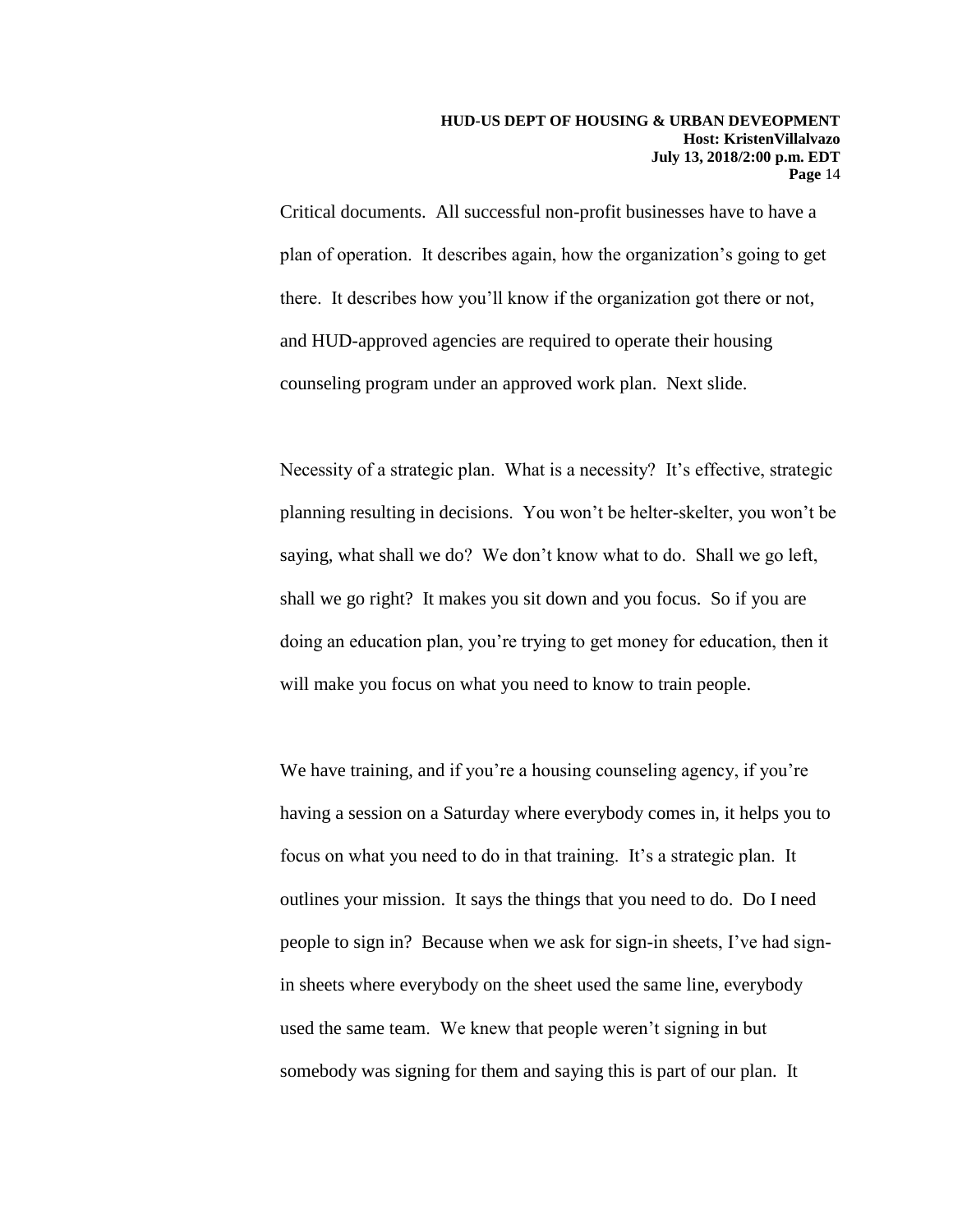involves key organizational players, board of directors, executive staff, if conducted after the organization is formed, more efficient resource for development efforts and necessity of a strategic plan. Next slide, Ben.

Mission statement, why you exist. Why are you a housing profit ABC Corporation? Why are you that? Why do you exist? What is your mission statement? I used to teach people that a mission statement shouldn't be longer than three sentences, because if you're sitting on a plane and you find yourself talking to somebody that you did not know had money, because you know how we talk to each other on the plane, and you're talking to them about what you do, and they ask well, what's your mission? You say, wait a minute, I need to go check it in my folder. You have to unfasten your seatbelt, get up and get your overhead open, pull out your briefcase so you can give them your mission statement. If it's not important enough for you to memorize, if it's not important enough for you to know it, then it's not important enough for me to fund it.

Vision statement. What you want to achieve and accomplish. Target neighborhood areas, outline where you're going to work. You're not working for the entire world. You're not working for the entire United States. What area are you working in? What have you focused in? Then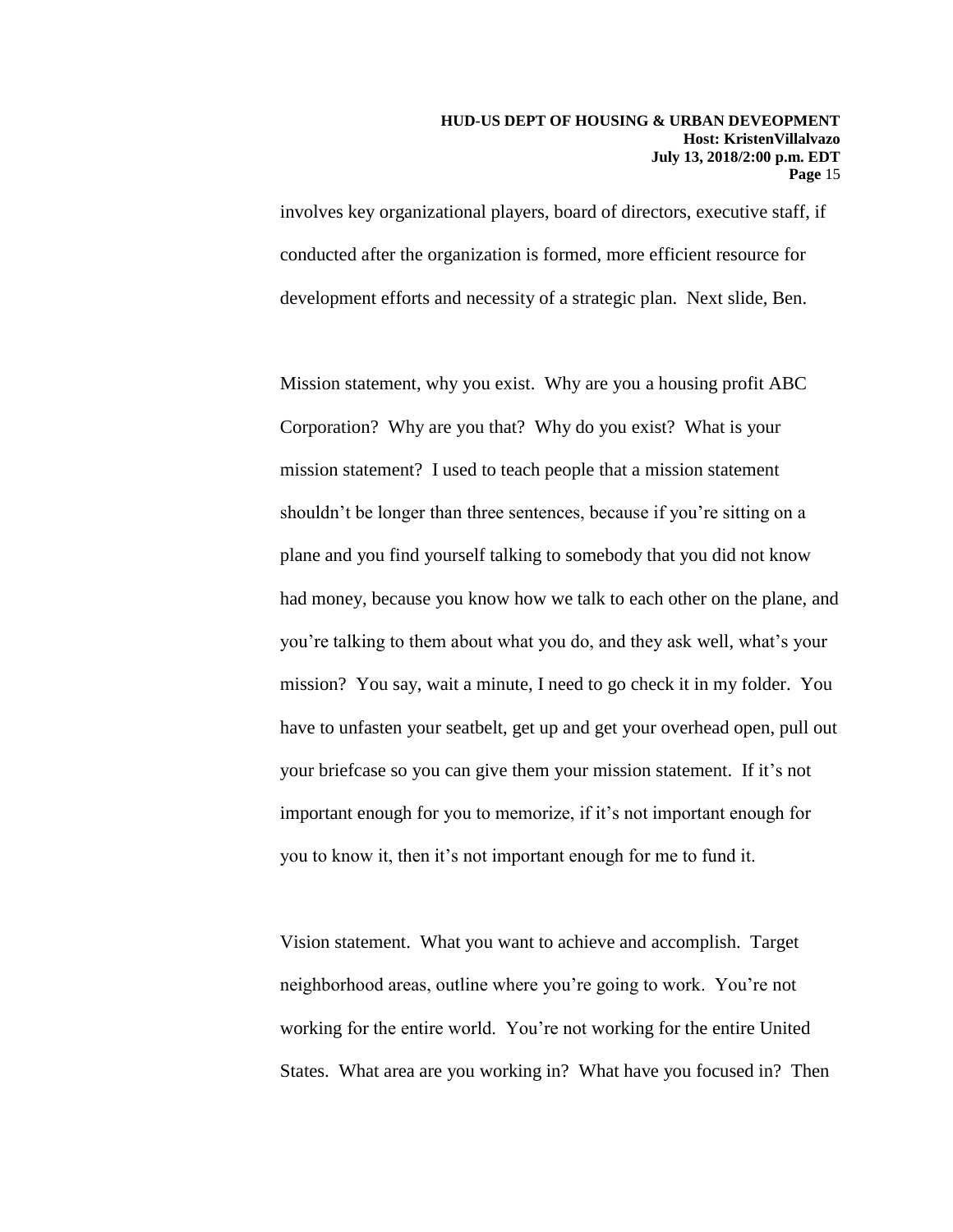local collaboratives, who do you need to partner with and why? What other stakeholders are there? What partnerships can you garner? What partnerships can you work with to help you do the same thing that you want to do? These are important questions when the funders only have a little bit of money. If I've only got \$500,000 and I have to try to fund the entire United States, you're not going to get the entire \$500,000, so we're going to be looking for you to partner. The funder's going to be looking to see if you're partnering with somebody so that this partner will bring how you do this and another partner will bring the staff to do that. You need to be talking about partnerships, and this is part of your elements of a strategic plan. Next slide, Ben.

Elements of a strategic plan continues, the context and how you deliver your services. Sometimes agencies operate more than one program, or large programs with many different facets. In a strategic planning process individual programs can be examined to see how they aid in accomplishing the organization's missions and goals, what you will use to show that your project program is successful and measurable program indicators. Everything must be measured.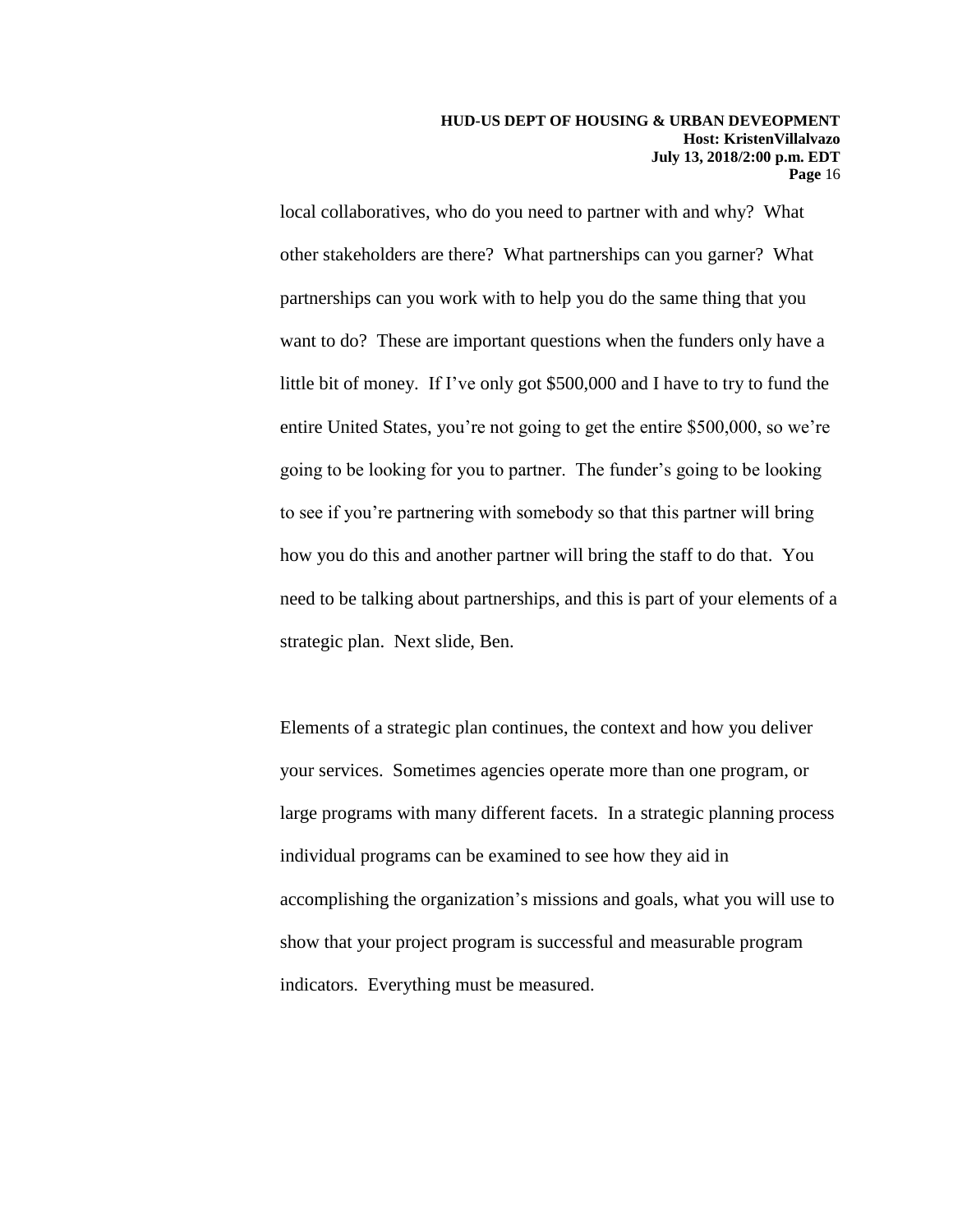Work plan. Notice, I'm saying a whole lot of things about strategic planning. Work plan, the work plan identifies specific actions to be taken, identifies roles and responsibilities. What's your role? What do you bring to the table? What are your deadlines? Do you have a deadline? Because if you don't you'll just be working forever and ever. It produces valuable information to help tell the organization's story in facts and not just anecdotes.

The funders. When I say funders, let me just say again, the corporation, the foundations, the public money, they all want to know your story. There is a story to be told and you're able to write that story which convinces the funders to fund side A as opposed to side B. You have to be able to tell your story. What is your program's objective? What are the specific program activities conducted by your staff? What staff do you have? Next slide.

Ensuring the success of a strategic plan. During the planning process involve the people who will be responsible. Ensure the plan is realistic. Check your board chair, should show visible support. Always introduce and explain plan to staff. Organize over our strategic plan into smaller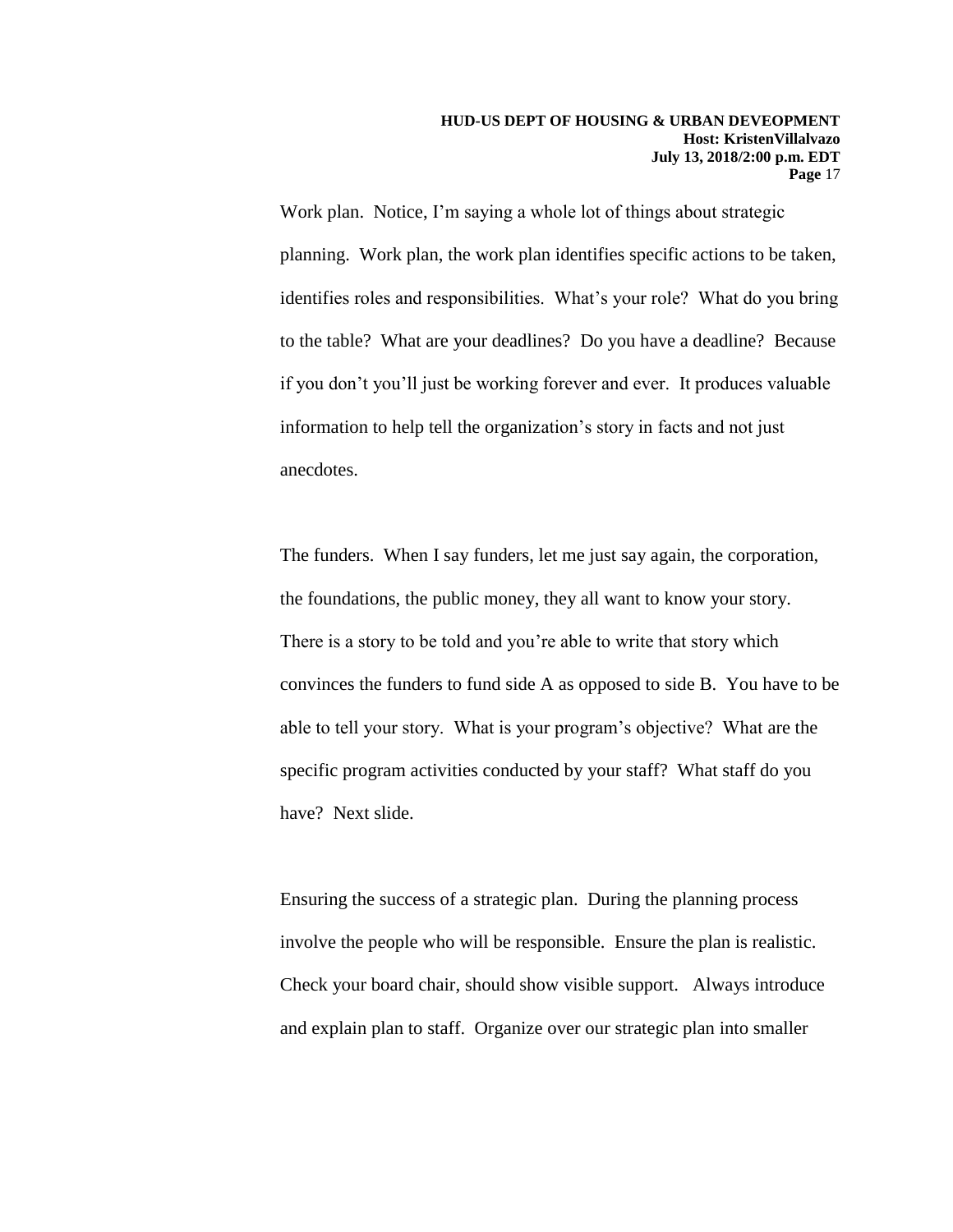action plans, it makes it more manageable. What resources are needed? Adequate staff, physical plant, funds.

I do a number of debriefings for HUD, for housing counseling, and I always ask if we could have mostly all staff in an exit [ph] conference, because when we do that, I find that the staff really understands why HUD is there and what is required, and you should see the look on their faces, they go, "Oh, I didn't know I was supposed to be doing that. Oh, now I understand why I'm supposed to be doing that." So, involve your staff so they can have a buy-in, because I promise you, if there's a buy-in then they are thinking about what to do on a Sunday night that they have to do on a Monday. So, get a buy-in from your board, have a buy-in from your staff. It works better. Next slide, please.

In the overall planning documents specify who is doing what. Let me repeat that, and by when and how. Build a regular review of the status of the implementation of the plan. Translate your plan's actions into job descriptions. Personnel performance reviews. So in essence a strategic plan here helps direct your energy and guide staff toward a shared goal in an ever changing world, because things are changing all of the time. Goals and objectives make up the roadmap that empowers employees to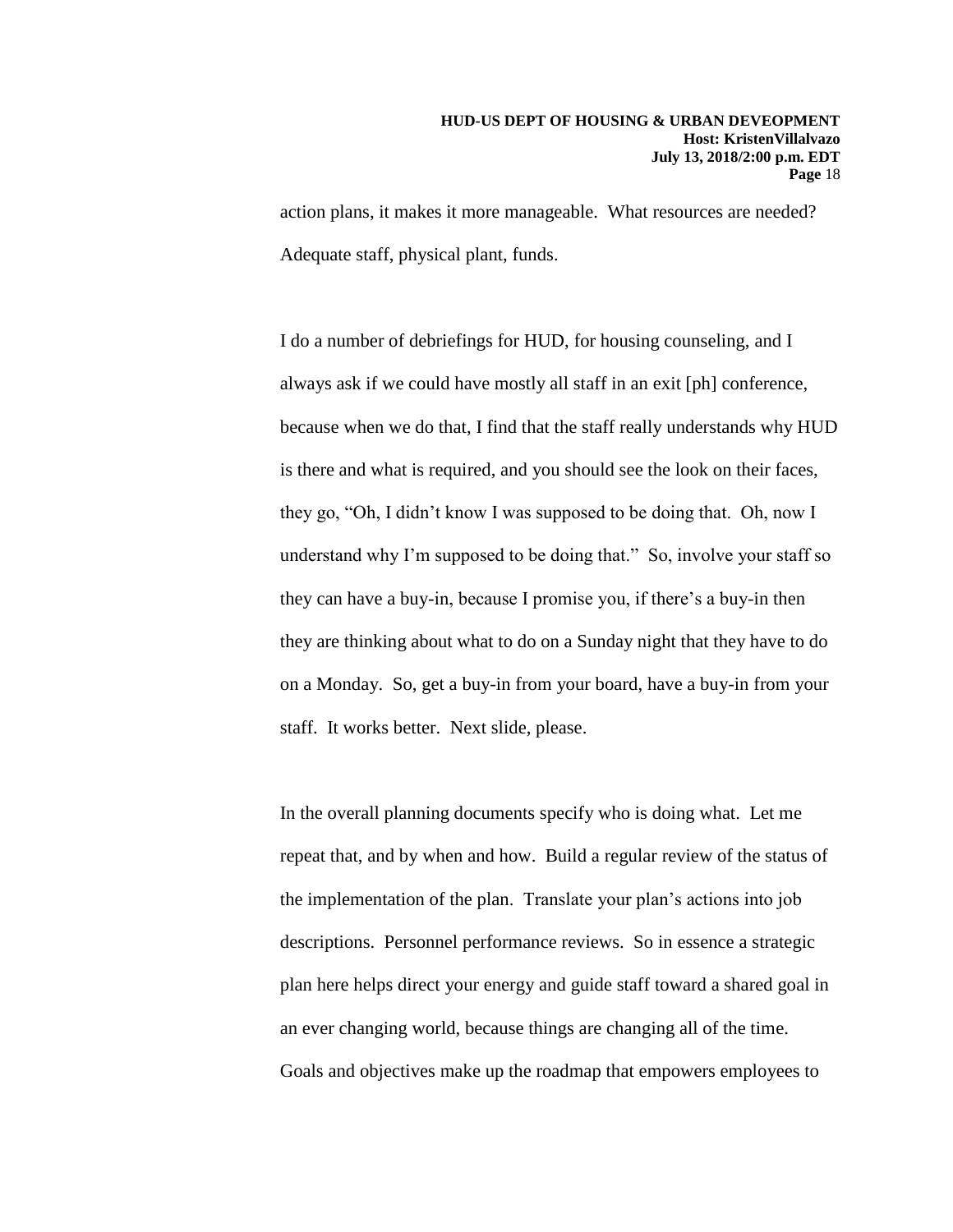be more effective and you too, for that matter. The best strategies in the world are a waste of time if they aren't implemented. Surely, you've heard that statement that there's a whole lot of ideas that are laying in the cemetery because they were not implemented. The great ideas. Next page.

So, what are we doing? We're ensuring board members regularly review our status reports. We're having pairs of people be responsible for the task. Have more than one set of eyes looking at things. We're going to communicate the method of follow-up to the plan. Good strategic plans are dynamic and are used by organizations to direct activities. If activities outline an action plan are not meeting its target, a robust evaluation and reporting process will provide an opportunity for an adjustment that conveys the importance of the plan. Next slide, please, Ben.

Polling question. How often should your organization's board review your strategic plan? Please select one. Is it yearly? Is it twice a year? What do you think? Forty-five percent said yearly; 28%, twice a year; every three years, 6%; when necessary, 18%; when new board officers are installed, said 3%. They ought to be reviewing your strategic plan twice a year at least, because things do change.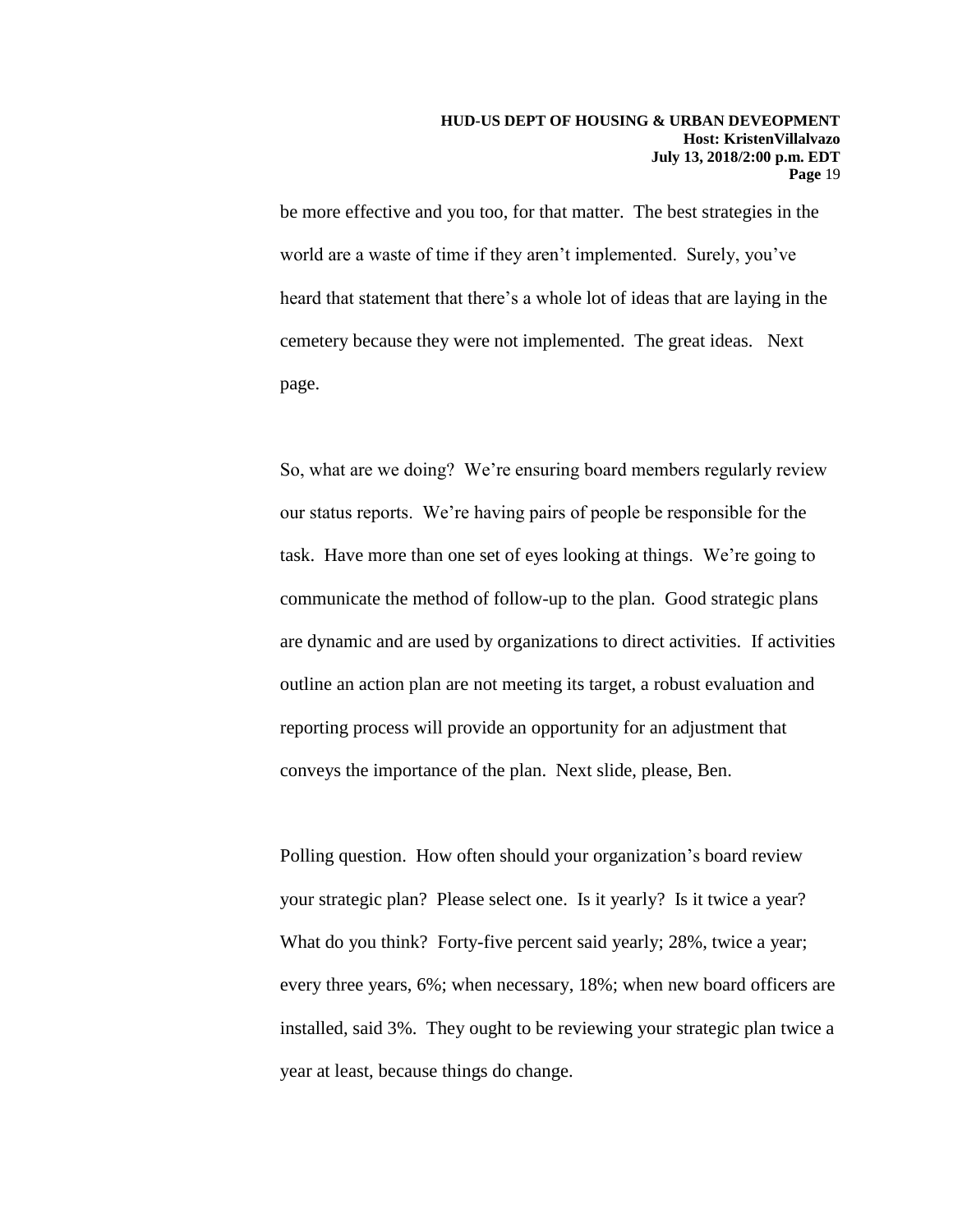Performance measurements. Love this topic. Performance measurements, activities, outputs, outcomes, evaluations. Try to break it down in something that was concise. Activities, what you will do. Outputs, what you will produce. Outcome, what changes you expect. Evaluation, what you have learned. Outcome measurement has become one of the most important activities that social service organizations undertake. It measures the effectiveness of the intervention. It identifies what practices that need to be improved. It proves your value to existing and potential funders. It gives clarity and consensus around the purpose of your program. Performance measurements.

Outcomes are benefits to individuals, to families, to organizations, to communities from their participation in a program or service. Outcomes are always measureable. Let me say that again, outcomes are always measurable. They have to be. Do you know why? Because it increases participants' knowledge, so what you're doing should increase your participants' knowledge, they should know more now that you're in the neighborhood. It changes how a participant thinks. So, because you put your organization there and you're doing something for the community then the people in the community now begin to think differently. Changes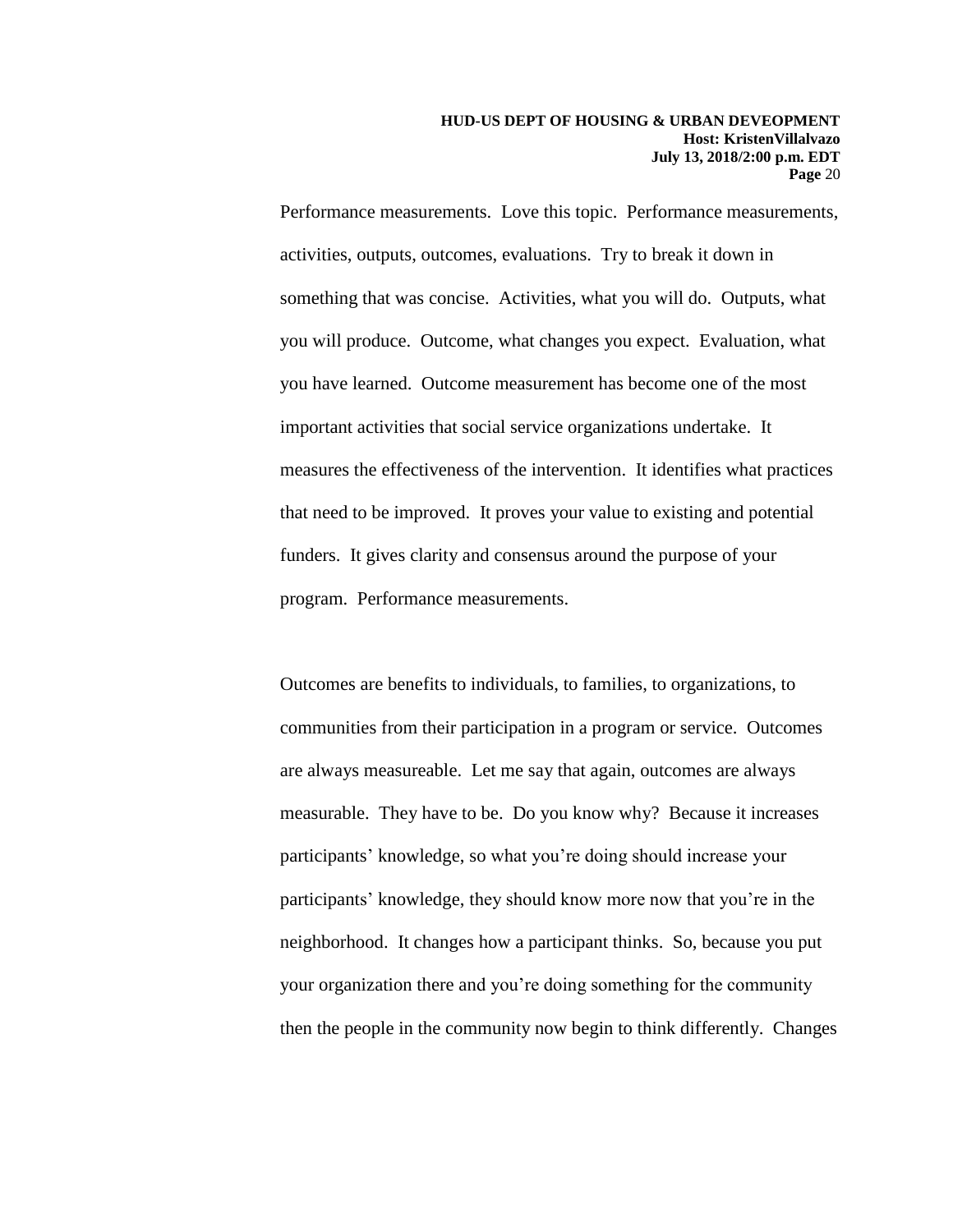in what participants can do, so now that they think differently, they do things differently.

Change in participant behavior, change in participants' conditions as a result of the program. What are we doing differently? All benefits are positive change to the program participants, what changes the community because you come in and you provided how you can get a house? You provided services that show you no longer have to be homeless, you can go from being on the street to a single room occupancy, from a single room occupancy to a rental apartment, from a rental apartment to a house that you own. What changes in the community because you're there? How are the lives of program participants better as a result of the program? Next slide, Ben.

Outcome measurements perform important functions. They serve as a learning loop that feeds information back into programs and how well they're doing. It provides funding that organizations can use to adapt, improve, and become more effective. You have to do this. Hold it, Ben. You have to do this. You have to explain to the funders that you have a grasp of what is needed in your area, because again, this is why we fund you in South Carolina as to fund somebody in North Carolina.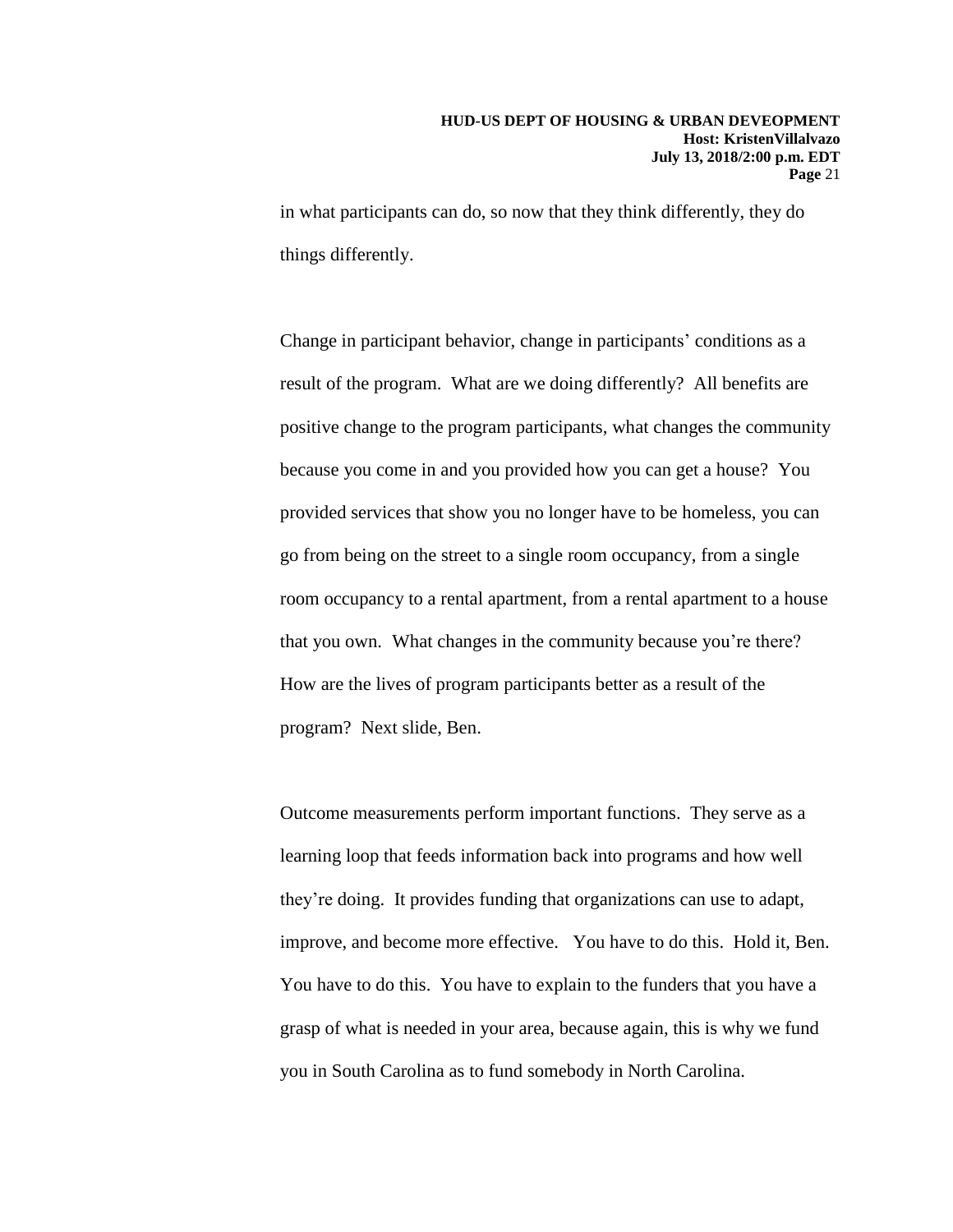So, here's something that I've broken down. Outcome language describes the impact on the client. Example: Twenty families receive case management services. That's one thing you can write when you're writing. I need money because I want 20 families to receive case management services. Next slide.

Or, you can write it like this: Twenty families receiving case management service within the past 90 days. Five families increased their household income by 20%. Four families obtained safe, affordable rental housing. One family purchased a house. Three persons received their GED because now they have a house and they have a dining room and they can study at the table. One person completed certified training classes. One person opened up a childcare center because now they have a house and now they're thinking about doing more than just having a house, but maybe going back to school and maybe helping somebody else besides themselves. Five families are currently receiving case management services and have not achieved any goal listed in their case management plan.

So, this identifies what is successful and what is still in the works and we're working on that. Do you see the difference? There's a difference in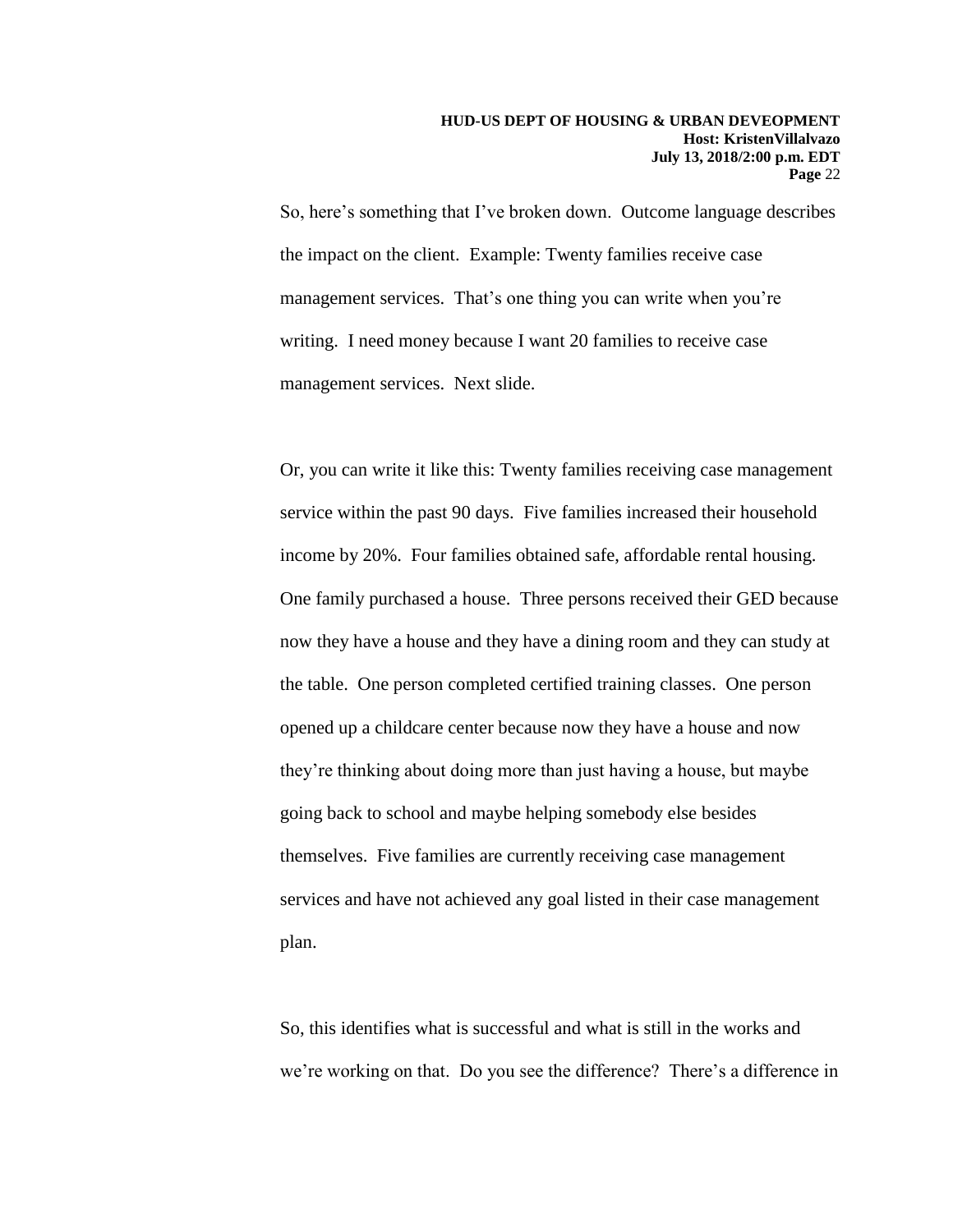just writing that one thing about 20 families receiving case management service, and then you're outlining what's going to happen because those 20 families received case management service. This is the thing that separates how you write a grant application that funders are looking for. What are they going to do with the money that I give them? We've got the money, we want to give it, we're compelled to give it, but we only want to give it somebody's who's going to make us look good and somebody that's going to help the community. Next slide, Ben.

Therefore, outcome characteristics checklist. It is measureable. It's simple and clear. It's understandable. It's realistic. If you can't do it, if you can't make it happen, if it's so far out of your grasp, don't write it down, because funders talk to funders and so when you say that you can put 20 families in a house and you can't because you only have funds and you only have employees that can actually only put five and a half, now you're looking like you're lying. So, now you're suspect. You're suspect.

So, it has be realistic, it has to be something that you can manage. It needs to identify a specific group of clients, who are you working with. It needs to specify a timeframe. It measures an end, not a means to an end, and outcome measures are taken after services have been delivered. So, it is a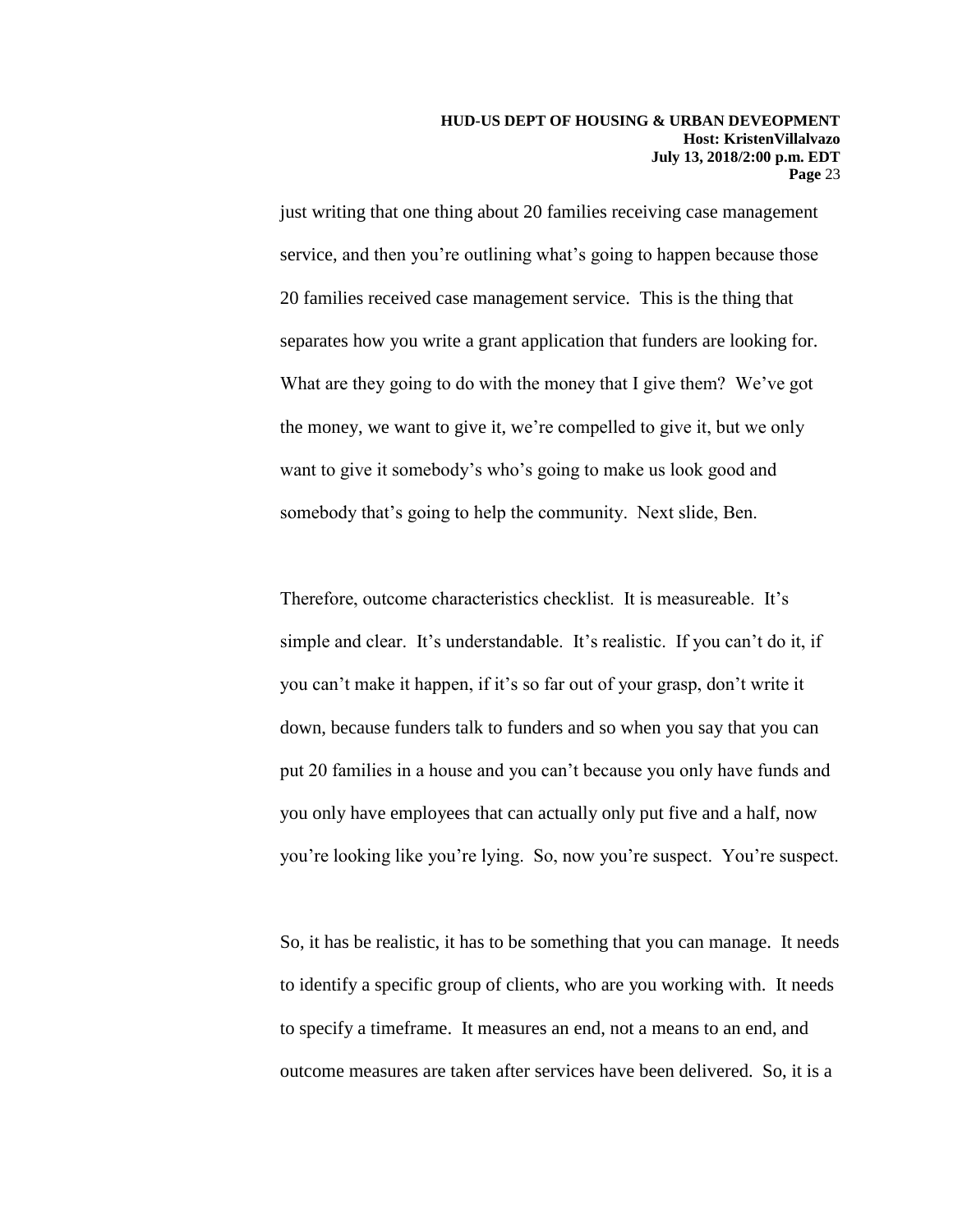plan, folks, it is a plan that you have to show. Again, going back to Alice in Wonderland, can you tell me which way I ought to go from here? I don't know where I want to go. Then it doesn't matter how you get there. You need a plan. We're not funding Alice in Wonderland. We're funding people who have a plan. Next slide, Ben, please.

So, here are some classic mistakes. Service is stated as an outcome and it's not. Absence of a clear relationship between the service and the outcome. You have to be able to delineate. Projected outcome cannot occur within the expected time frame. Performance is under or overestimated.

Let's give an example of housing counseling. We gave you money, you said you were going to spend it within three months, and now it's nine months and you haven't spent it. Do you know what I'm going to be asking for, another plan, because you haven't met your quota. You haven't spent it. And we could have given it to somebody else who would have spent it in the timeframe that you said you were going to spend it in.

Projected outcomes cannot occur within the expected time frame—one thing that we look at. For that reason, we're almost recapturing a lot of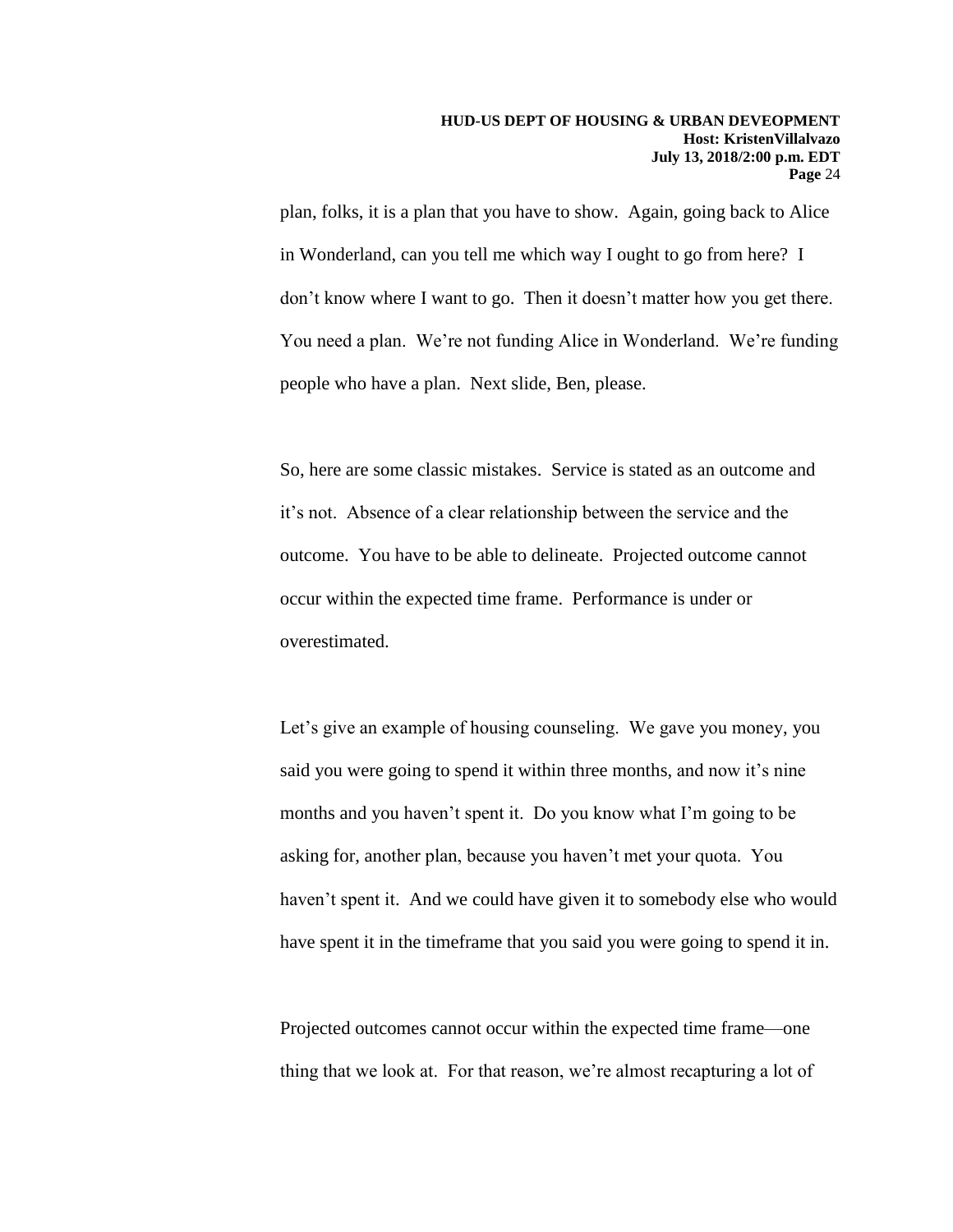people's money. Performance is under or overestimated. If you can't do it, then say you can't do it. But if you can do it, we're asking you to produce that. Next slide, please.

What gets measured gets done. Let me say that again. What gets measured gets done. You measure everything. You measure how to bake a cake. You say you want three sticks of butter, you know it takes three cups of flour, you know it takes some milk, or some orange juice, or some pineapple, or something. You have to make a cake, it needs to be measured. If you do not measure results, you cannot tell success from failure. If you don't measure it, you can't tell success from failure. If you cannot see success, you cannot reward it. If you cannot reward success, you are probably rewarding failure. If you cannot reward success, you're probably rewarding failure. If you cannot see success, you cannot learn from it, and if you cannot recognize failure, you cannot correct it.

If you can demonstrate results, you cannot only win public support, but continue to build up your community. This whole thing about why you're coming to HUD and about why you're coming to other agencies and why you're asking travel organizations to give you, it's building up your community. Thank you, move on Ben.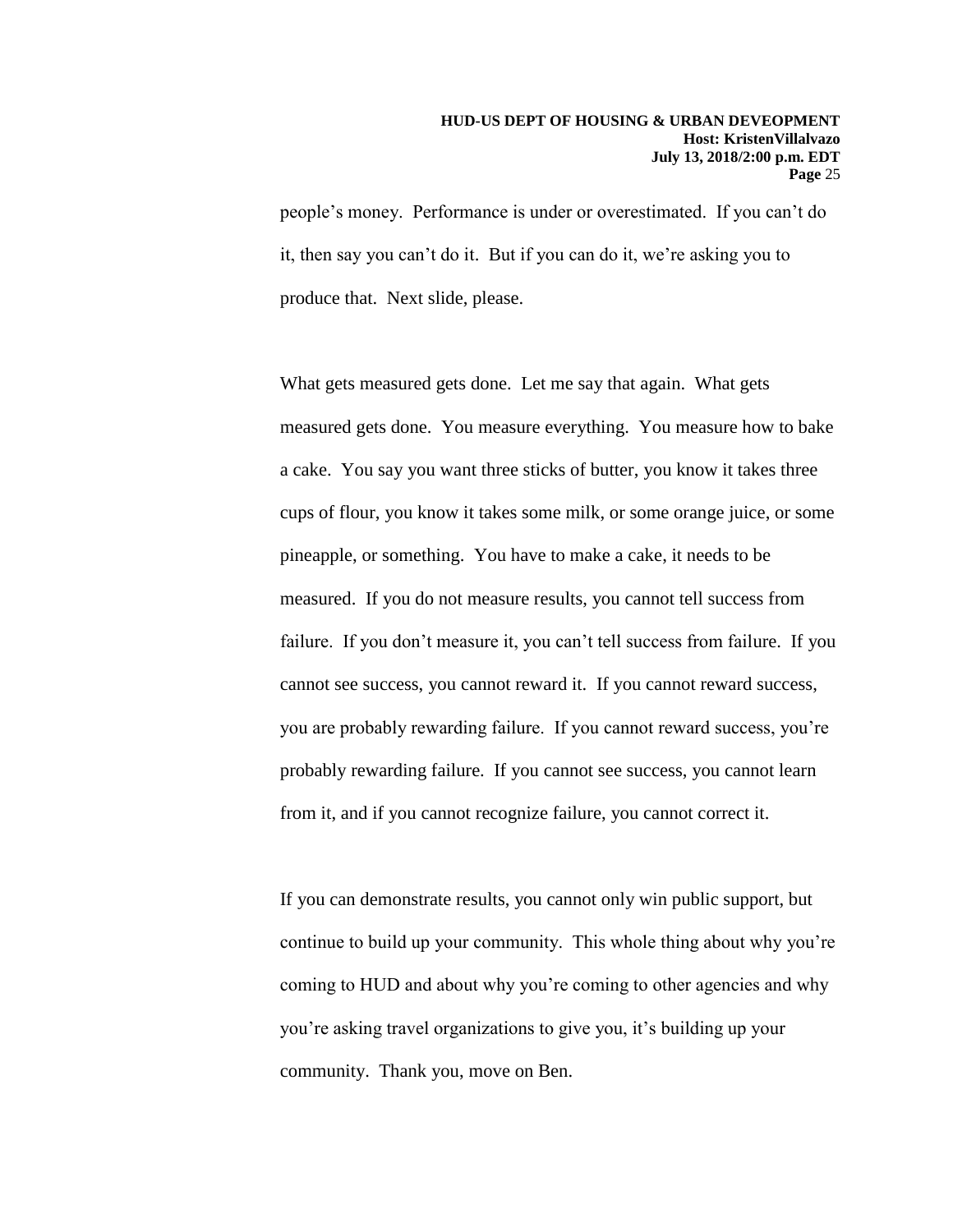Polling question. How do agencies in HUD's Housing Counseling Program report and measure outcomes? Please select one. I can't see it, Ben, but I think it said 80-something percent on 9902, which is definitely correct. It's hidden behind sharing poll results. Correct.

Going on to budget. Federal grants require an applicant to follow a particular format and submit completed standard forms, a particular format. Grant application packages come with budget guidelines that must be followed. When we're reviewing your applications, I want to stop here and say that when you're putting in an application you're putting in an application to an agency, but it's individual people who are reading it. You need to be able to follow the guidelines on what it is that you should be doing.

We get all kinds of applications, and when I was doing YouthBuild, YouthBuild, which is not in labor, used to ask for no more than 16 pages. We would get 35, 45 pages for an application and then we'd get 365 applications, and we have so much time to read them. We said 16 pages or less. If you're told by the charitable organization it's a two-pager, if you're told by the public it's a three-pager, or whatever, or if you're told by an organization we don't want to read more than whatever, we need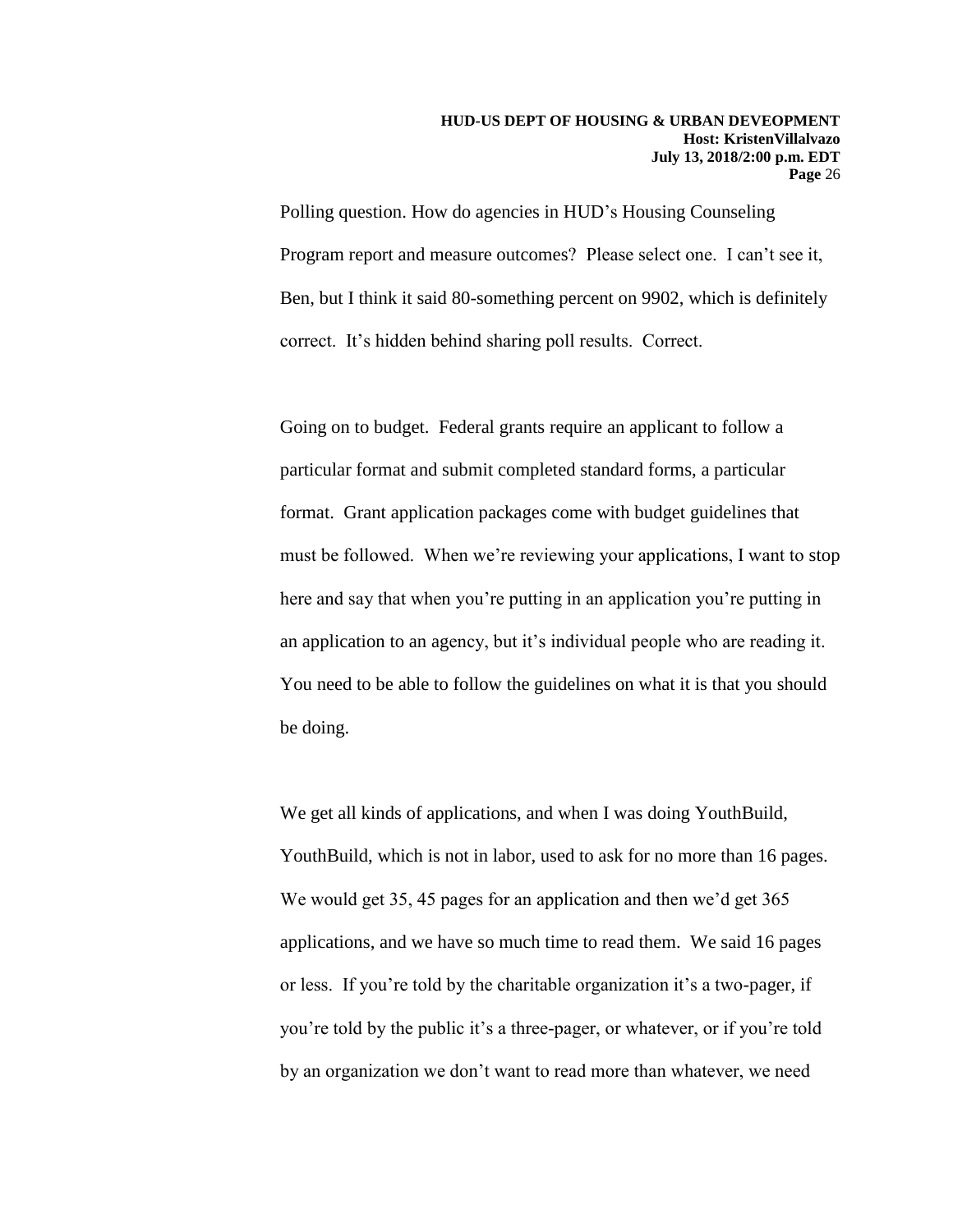you to follow those guidelines, because if you can't follow simple instructions like that, you are suspect. You're suspect. If you can't follow simple directions, then you're suspect in what you're going to do when we give you money. I just wanted to throw that in about the budget as we're moving on.

Let's talk about types of funding. It's very important to understand what type of funding you're requesting funds from. So, if you're requesting funds from an organization, a business, they give you funding because they have a CRA, they want to have a CRA, so they'll give you funding, and that's the Community Reinvestment Act. They come to the table with a very, very large check and the cameras. Some of you have probably seen that, some of you have gone through that—a very, very large check with the camera's because they want to put it on their newsletter, we gave funding to this organization. But you can't spend that large check. But you need to know this is what corporations are looking for. Then you have foundations who give money, and they give money because that's how they're positioned with IRS. Then there's the public side, and they give money, and we give it because it comes from Congress and we have to give it out. How you write your grant application is dependent on this.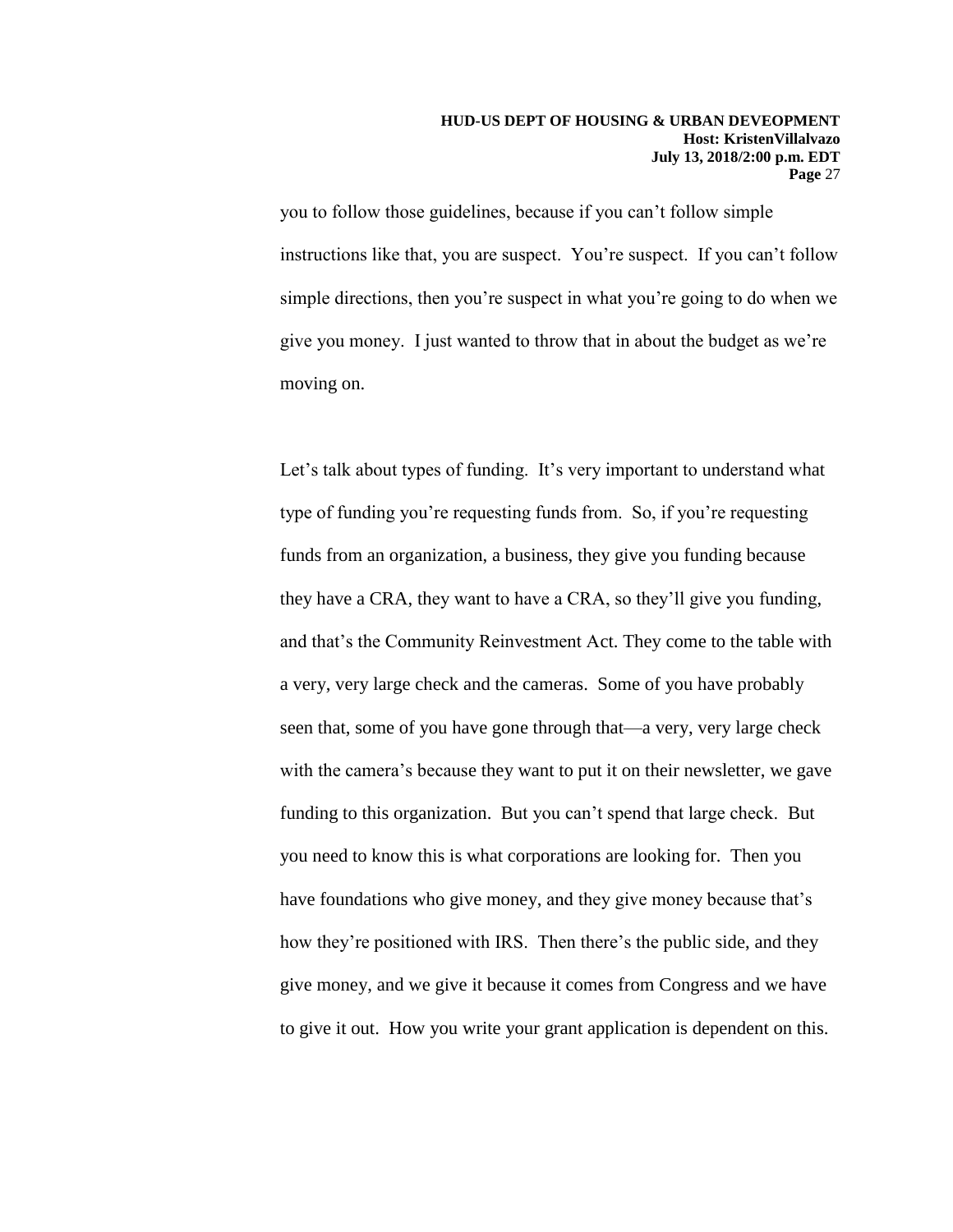You know what you have to do from the funders. The funders determine what is required. So, there's public funding, federal agencies, competitive, non-competitive. You should know the difference. There are state and local agencies. You should know the difference. The process is very competitive, very, very competitive, there's private money, foundations, they give awards to private, non-profit, tax-exempt, there are corporations, direct giving donations, there are professional and trade associations, they're fundraising activities, but you need to do your homework and read.

Let me say that, read, re-read, follow instructions, know what they are asking you to do so that you can write according to how you need to write. It's extremely important. It's crucial because now I have 365 applications I have to read, and you, instead of writing 16 pages going back to what we had to do for YouthBuild, and it has nothing to do with housing counseling, but just as an example, or two pages that we had to do for UPS when I was trying to get money, instead of you writing two pages and that's all they ask for, now we have 364 applications and we have to read them. We don't have the time.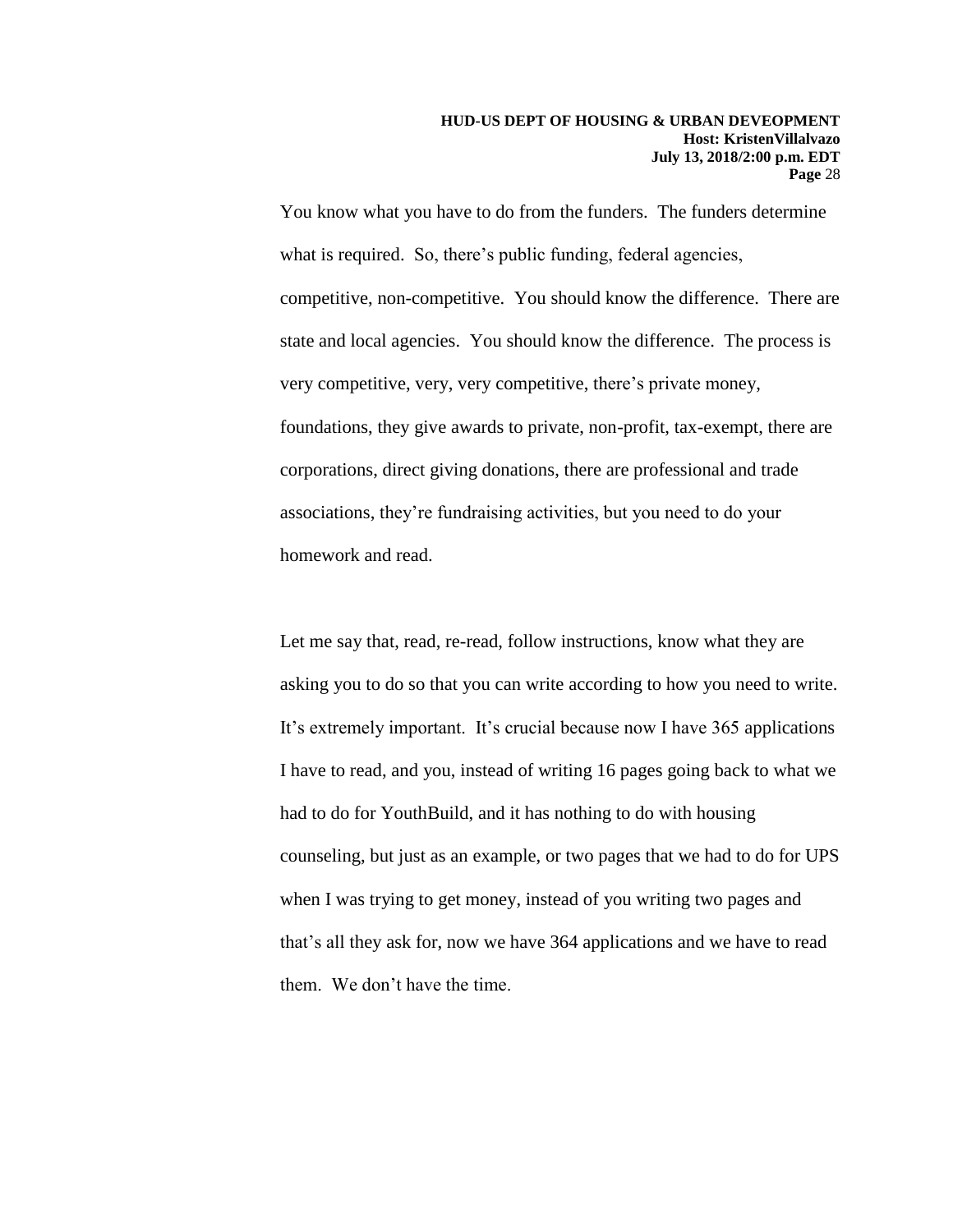### **HUD-US DEPT OF HOUSING & URBAN DEVEOPMENT Host: KristenVillalvazo July 13, 2018/2:00 p.m. EDT Page** 29

By the time I'm on the  $40<sup>th</sup>$  application, I'm thinking about what I have, I'm going to pick up my kids, what I'm going to do, the things I have to do and—

Okay, something is going on. Ben, something is going on.

Ben I'm not sure what's going on with your computer. Everything's still the same on my end.

Cheryl Okay. Oh, please don't shut down, please don't shut down. Okay. Please don't shut down. Something's wrong with my computer. Alright, and so, I'm now looking at what I have to do and I'm trying to get home and I have to go see my man, so my mind is not on your application. We need you to follow what you should be following and doing in your application.

> Okay, go ahead Ben. I don't know where this is going. It says that mine will shut down, so I'm hoping that won't happen. So, in financial management—appoint a person responsible for your financial management, establish accounting records. Oh my God, so very, very important. What are you doing? Financial management is not just one and one is two. You write an application and you say, you want money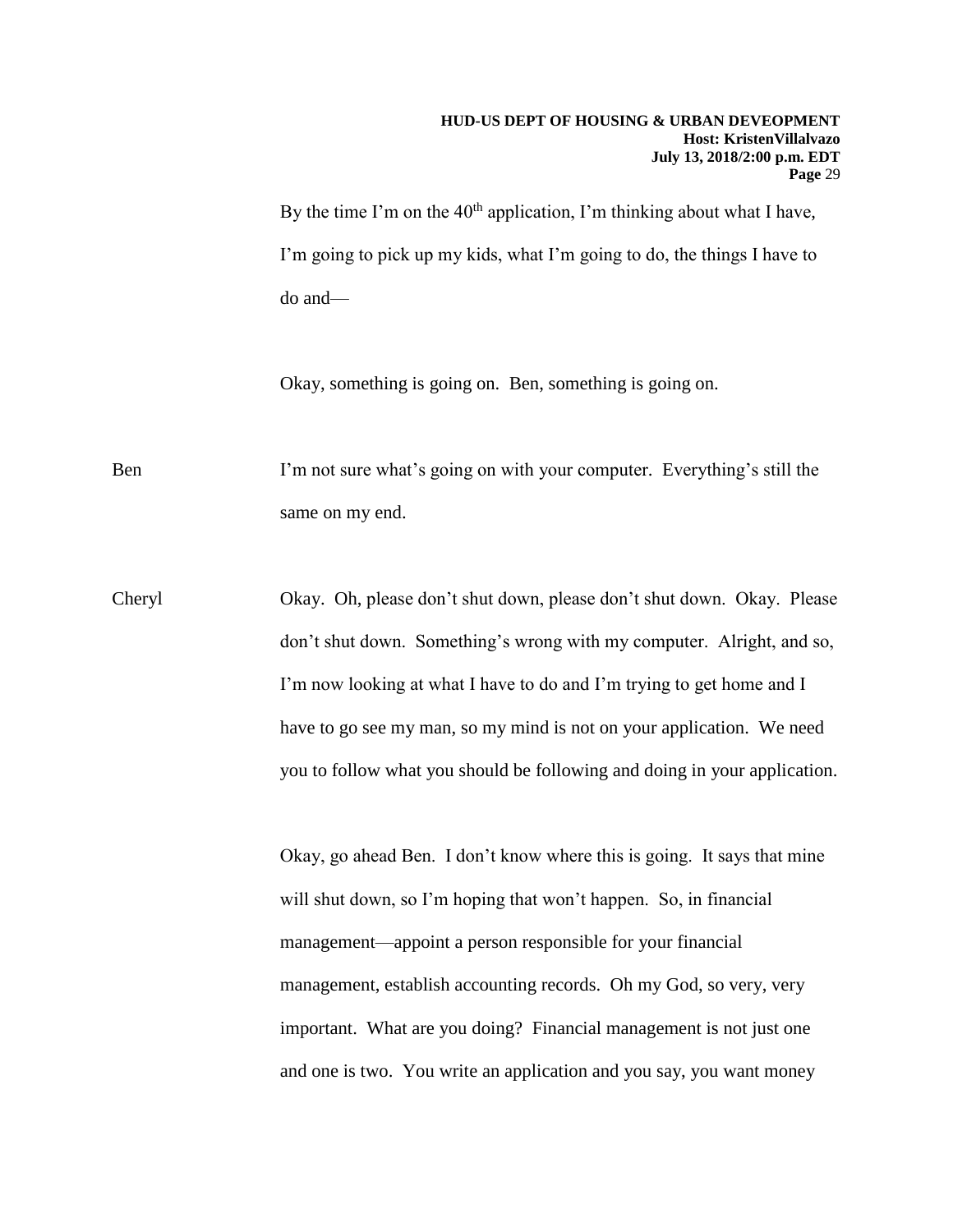for an apple orchard. This what we're funding. We're funding for an apple orchard. So, you want money for that. When I get the application, and read it, or when I get out to your organization, I smell citrus. Now, you asked for apple orchard. We gave you money, we get out there, and it's oranges. You say, but it's all fruit. We say it's fraud. See the difference? You say fruit, we say fraud.

You said you were going to do one thing. We funded you for that one thing, for that apple orchard and you decided to do something totally different. We knew nothing about it. You didn't change your management plan. You didn't come back and check. It's fraud.

Establishing accounting records, setting up bank accounts, establishing receipt procedures, doing all the management stuff that you're supposed to do, it is crucial. Taking care of administrative costs properly, tracking and spending program income, very, very crucial.

We have a consultant that we've been utilizing with some of the agencies to show them or review some of the things that they have to do for financial management and you're working with your point of contact and they'll be able to give you that information. It is very important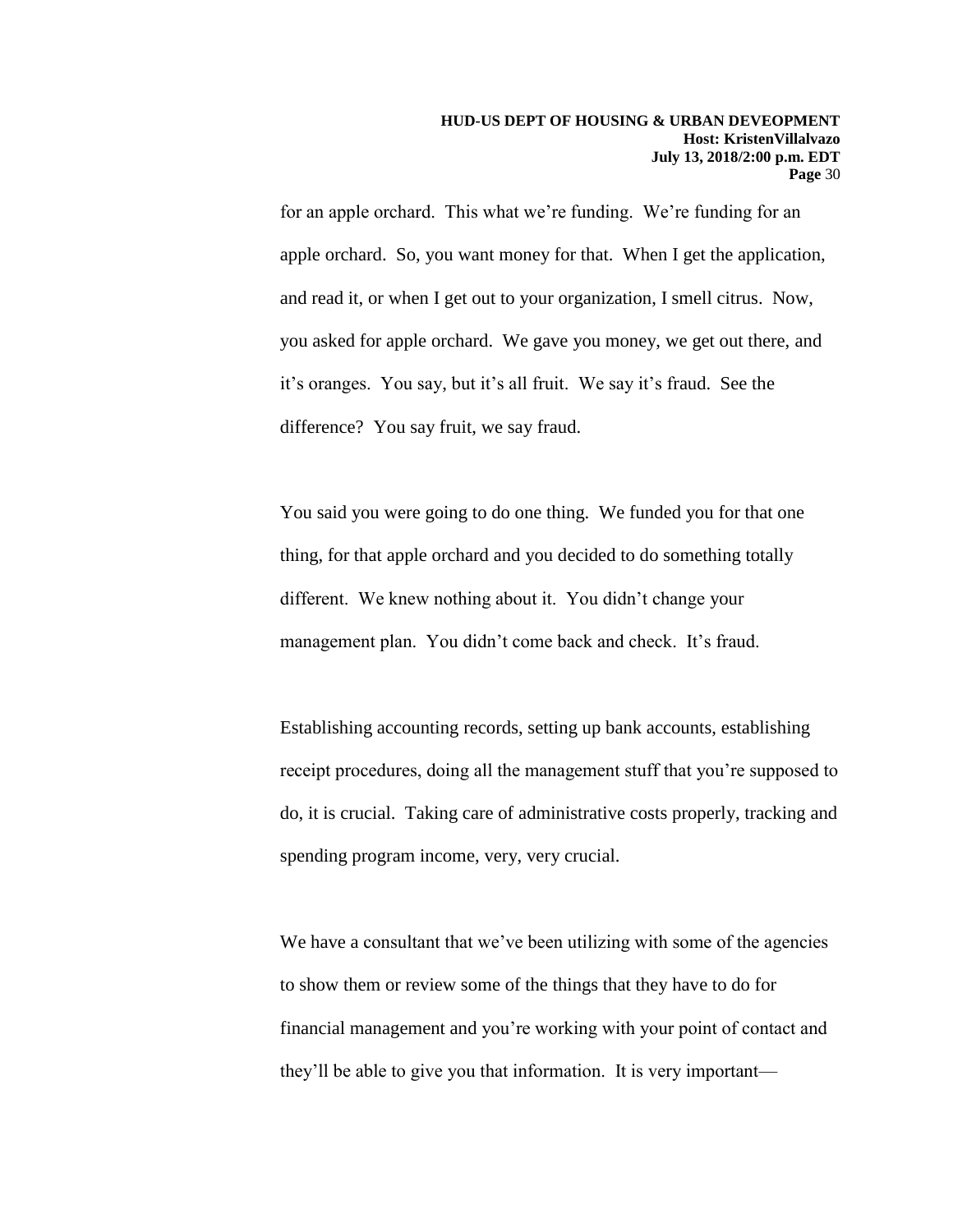financial management. Again, we don't want to guess what it is that you're doing. You need to say what it is you're doing and that you're answering what we ask you to do.

Key questions. Next slide, Ben. Who is eligible to apply for funds? What type of expenses, activities are eligible? Do you know that? Do you know what it is that you want? Do you know what you can get? If you know I only have \$500,000 and you write for an application for the entire \$500,000, you're not going to get funded, because I have to fund the rest of the country, and then I'm going to be angry that you didn't know, that you were asking for all of the money. That means you didn't read. Somewhere in the writing that we sent out in our request for funds, we told you this is how much you can ask for, no higher than this. The fact that you didn't read, the fact that you wrote it anyway, makes you suspect, and if you're suspect in one thing, you're suspect in a number of things. Does our mission match up with the goals?

Objective: Funding priorities described in the application. If I receive the funds, can my agency effectively administer the program? What is our selection criteria?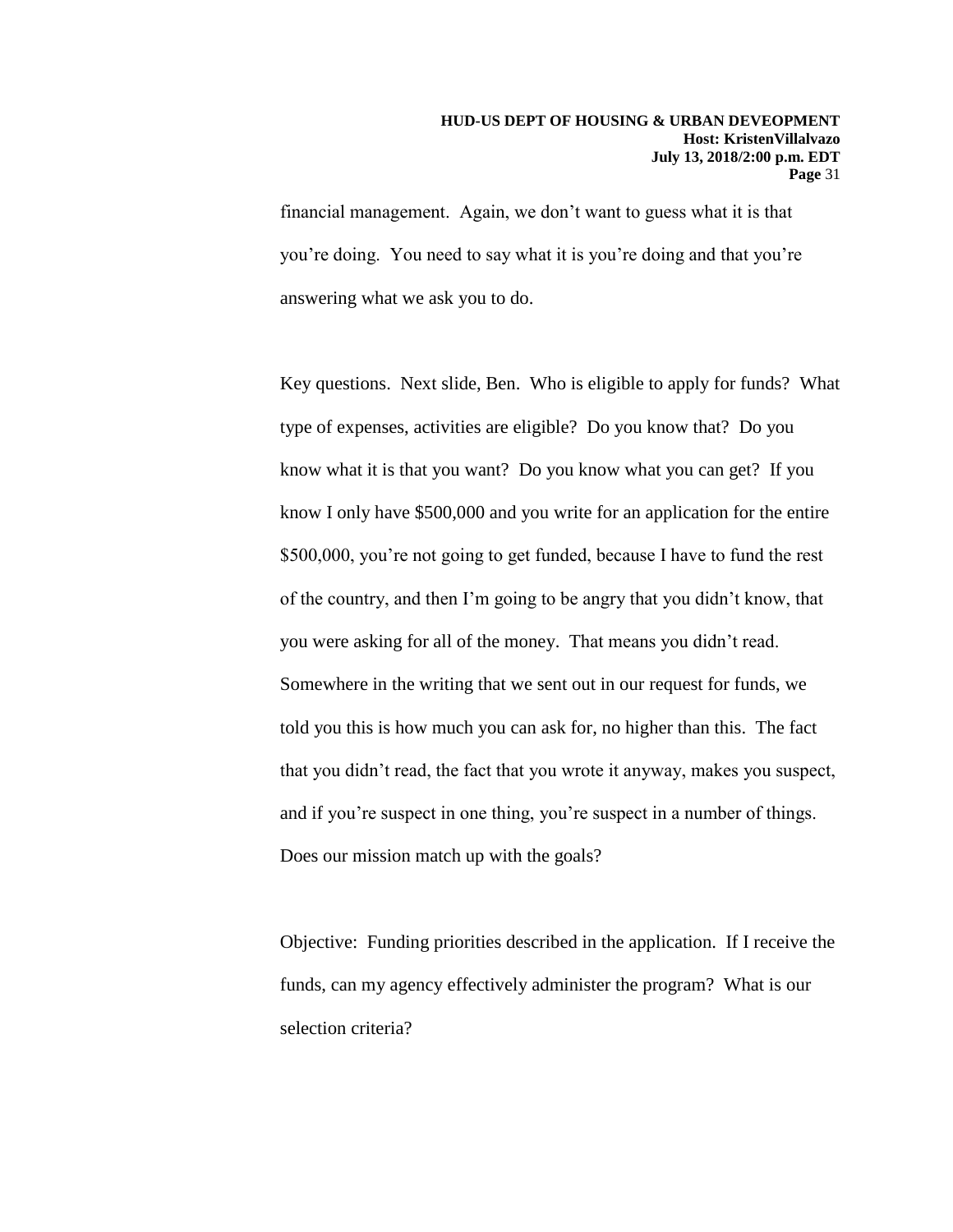Excuse me just a moment while I see if I can save something so I won't lose you. Just a moment. Alright, next slide, Ben, please.

Developing a budget. It's an estimate. It's a working document. The line items need to be specific, specific, specific. This lists other sources of funding. It could be in-kind cash. It should include cash and in-kind amounts. I'm not saying this is what HUD wants, I'm telling you what you have to write if you're asking for money for not just public funding but all the other agencies, you need to find out if they accept in-kind funds.

Be clear and concise. All costs should be discussed in the proposal. Don't make me hunt and peck to find out what it is that you really want. All costs should be discussed in the proposal. Everything in the budget must be discussed in a narrative typically divided into personnel, administrative and non-personnel expenses.

Alright, next thing. Budget categories—all budget items need to be identified. Here I broke it into three things: personnel, it's salary, benefits, travel, training; administrative, it's fiscal services, insurance, audit; non-personnel, materials and supplies, equipment, marketing,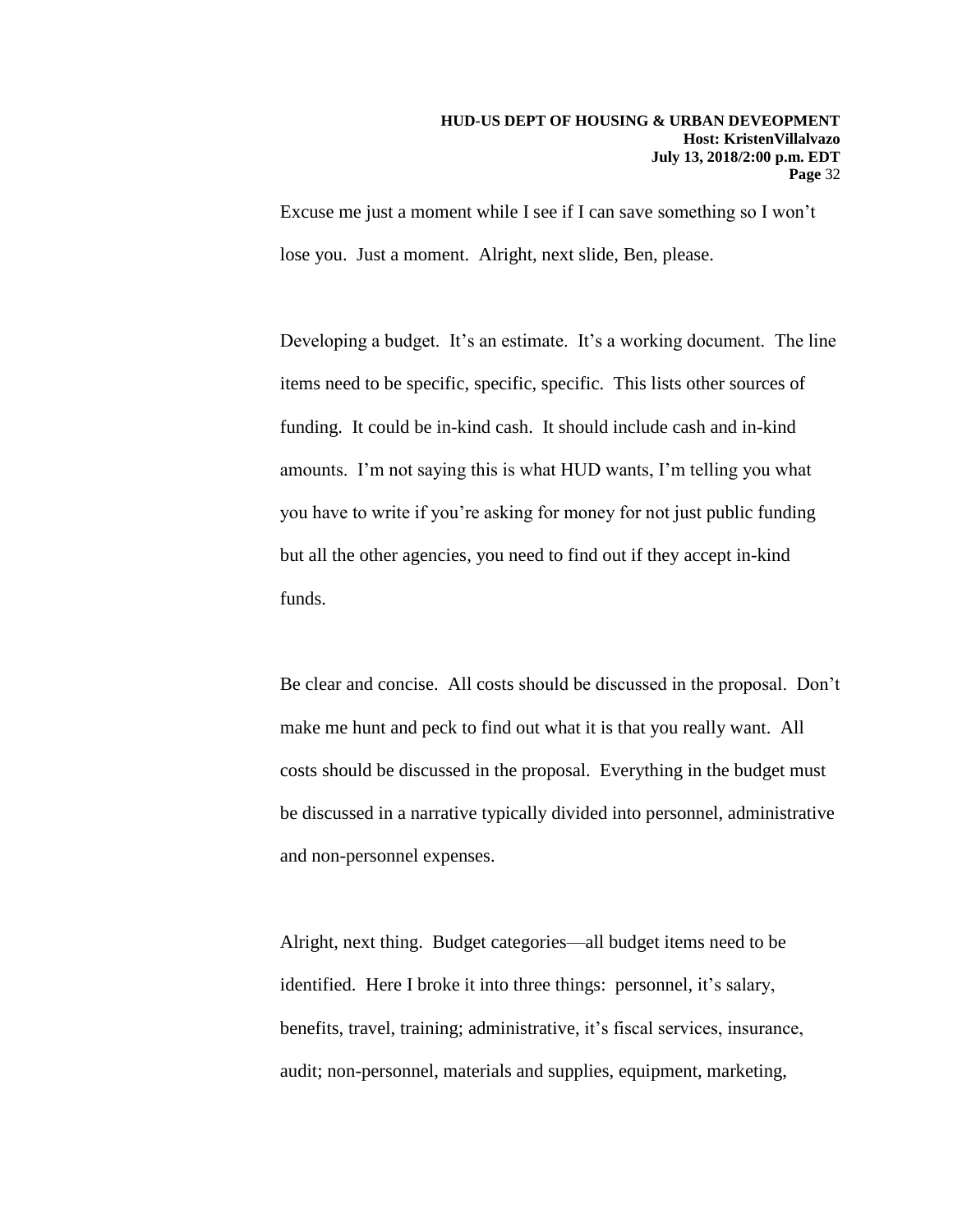facility costs, printing. Does the organization allow you to buy a printer? Can you get computers? You need to know that. You need to understand and identify your budget categories. Thank you, Ben. Next slide.

Budget narratives need to detail how costs were arrived at and must meet the test for reasonableness. So, I give an example, travel for six staff: \$10 per day, properly owned vehicle, \$40. Two staff at \$6 per day, POV, 12 hours. Total cost POV cost per day, \$52. See how we broke it down? It's really, really simple. Next thing, Ben.

Travel costs in fiscal year, 27 and for each of our three case managers average \$10 per day. Your narrative would explain that you are basing your information on the average costs you've incurred. There are other methods to demonstrate budget cost. You might use a flow chart or bullets to describe if that's allowable in what the funders said that they wanted. Two workers will meet with the clients in XYZ clinic, spending 20 hours at the clinic per week. The expansion of the program staff unaccompanied by site-based assessment and able to [indiscernible] service counselor to increase the number of clients. Do you see the difference? Hopefully, you see the difference. Next slide, Ben.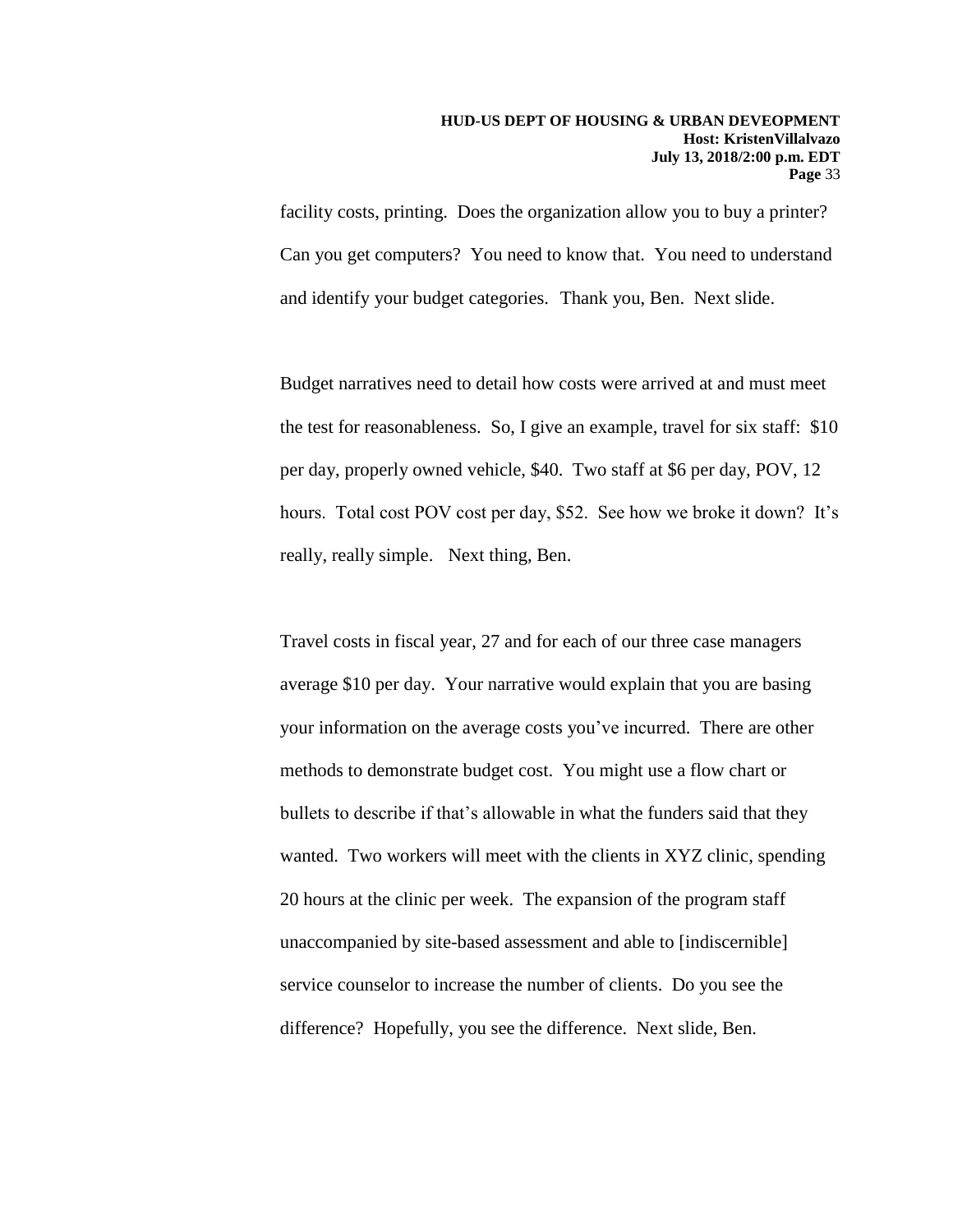Here's a checklist. Did you organize costs in a logical format? Did you provide an easy-to-follow and detailed account of your expenses? Did you include all direct and indirect costs? Do your budget and narrative follow the same flow or do they add up? One and one is two, does it add up? Have you checked that all costs are consistent with stated goals, staffing patterns, etc.? You need to identify all of that when you're writing a budget. Next, Ben.

Next step. Search the data that shows the need for your agency's goals. Assess the strength of your agency's Board of Directors. Identify the steps to improve your agency's strategic plan. We've already covered this. This is just a recap. Establish how you can track the effectiveness of your programs. Determine who is responsible for creating your agency's budget and confirm you can create a sufficient budget. Begin researching grant opportunities in your area.

Again, I did this for a number of years, and when I was teaching this, I used to teach how to be a  $501(c)(3)$  and where to get funds and so on and so forth, and everybody would be sitting down waiting for me to see if I could identify just where do you get funds. That's all we want to know, where do you get funds, and did no research. You need to do some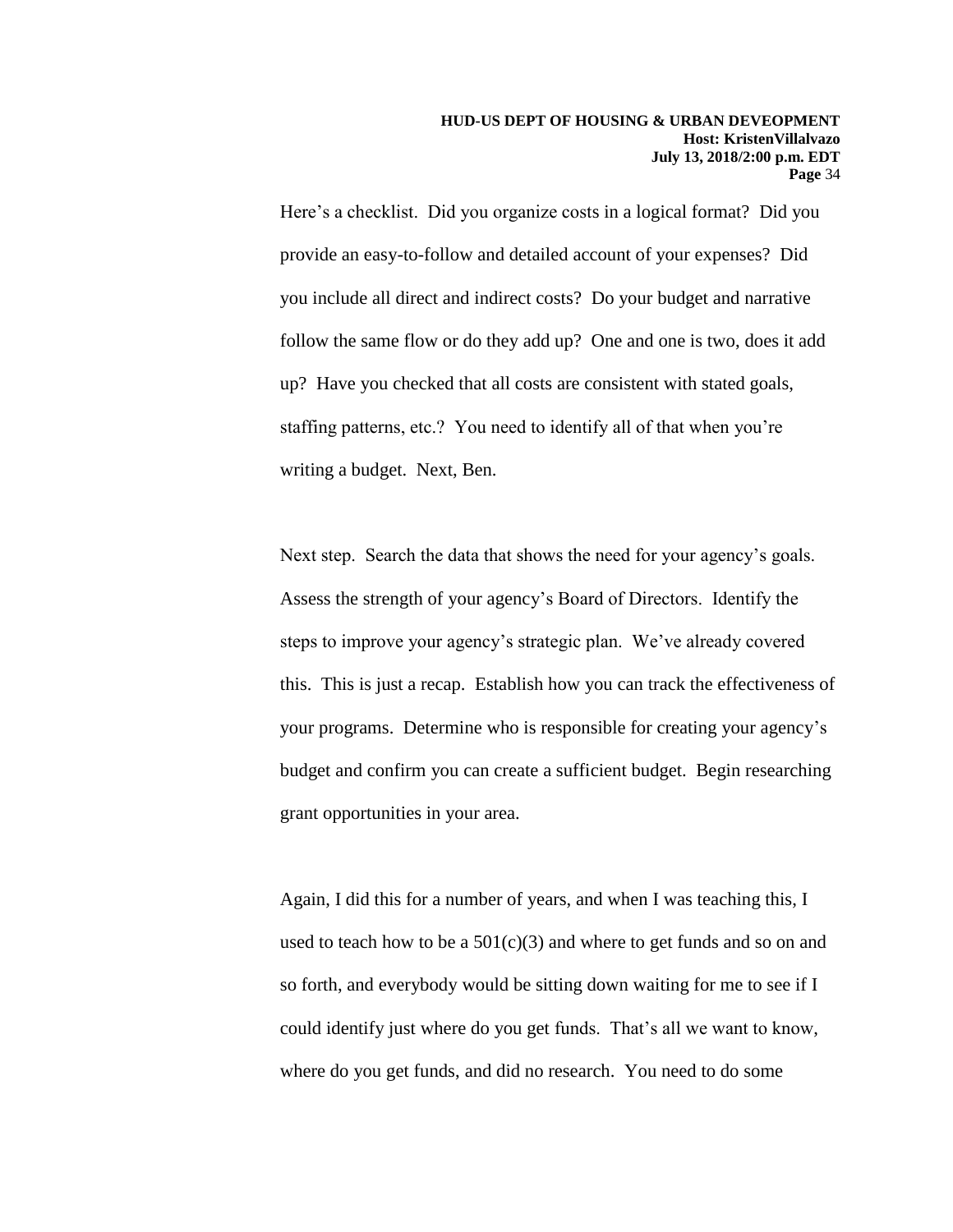research. It's part of your plan on what it is that you want to do. It's your plan and it is your responsibility to market, to sell that plan, to persuade people to give you the funds so you can do the work that only you know needs to be done in that particular community.

There's all kinds of things out there, where to turn, but you have to do some research, and I think that people tend to think that somebody else will research for them, but surely the fact that you're on this call, and we have so many people who signed into this call, shows that you're interested in which way to go. Do you know which way I ought to go, said Alice. It depends on where it is you want to get to, said the cat. I don't care much where, said Alice. Then it doesn't matter which way you go. It needs to matter which way you go. Next, Ben.

So, upcoming webinars on HUD grant applications. I don't know, Ginger if I'm stepping in here and I'm not supposed to be saying this.

Virginia Okay, I can— Cheryl Okay, Ginger.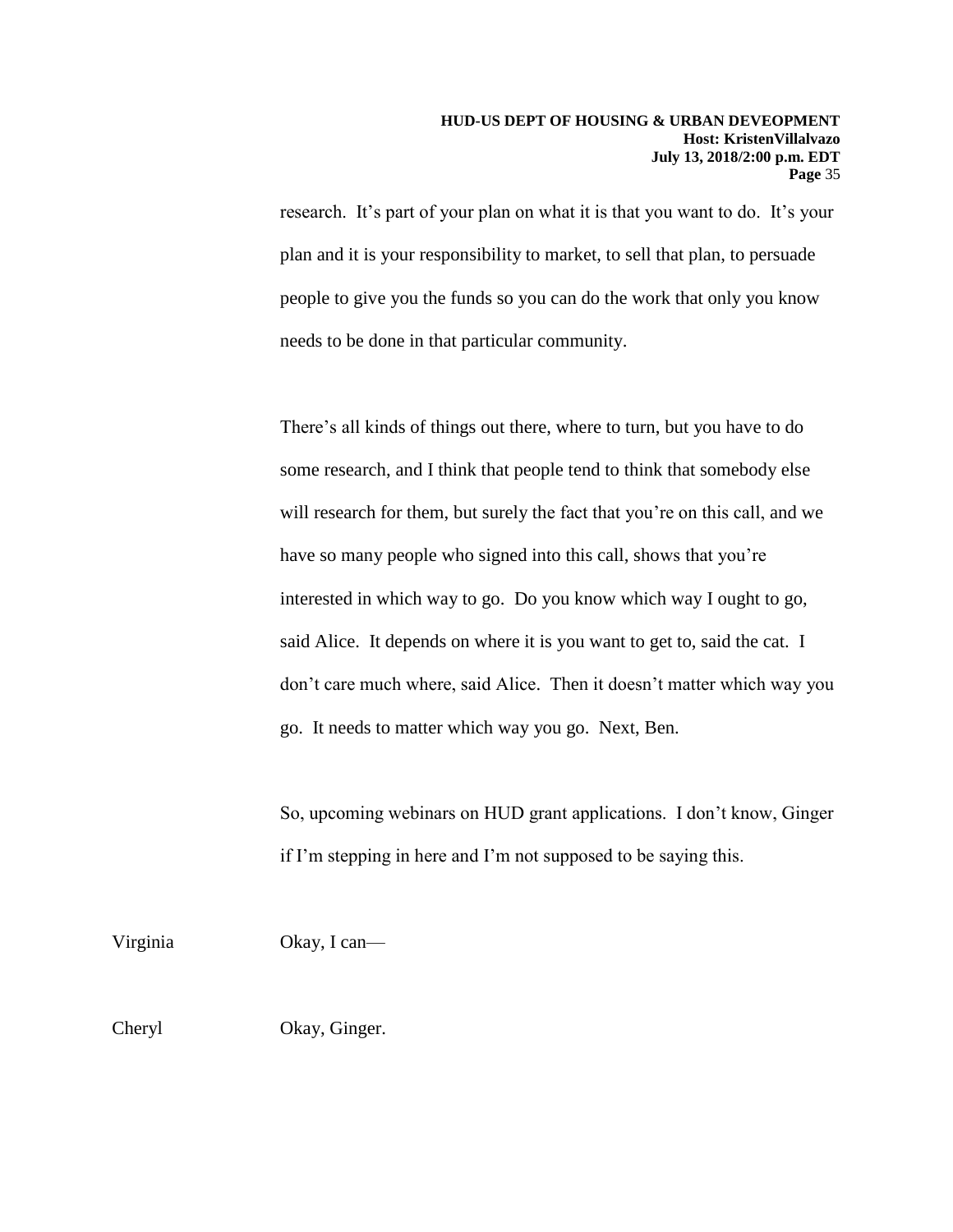Virginia I think as you'll aware, the NOFA for the Comprehensive Housing Counseling Grant has, in fact, been published. We're going to have a July  $17<sup>th</sup>$  webinar to go over the requirements that tell you the structure on how to submit an application. This is the link you can go to to register, but you can also find the registration link on the OHC web page on HUD Exchange as well as the training digest. It's very important if you're planning on submitting an application to attend this webinar, but again, like all of our webinars, it will be archived with the presentation, a transcript and an audio replay number.

I think it's the next slide, Ben. Again, some resources:

Hudexchange.info/counseling, that's our basic HUD Exchange web page. If you're not linked to it, please do that. You'll find enormous amount of information, current activities, webinars, and other guidance. It also gives you a link to the Housing Counseling Training Online.

Cheryl is suggesting that you look for the National Council for Non-Profits at their website, councilofnonprofits.org for more information on developing a non-profit organization.

Cheryl Okay, it's been my pleasure.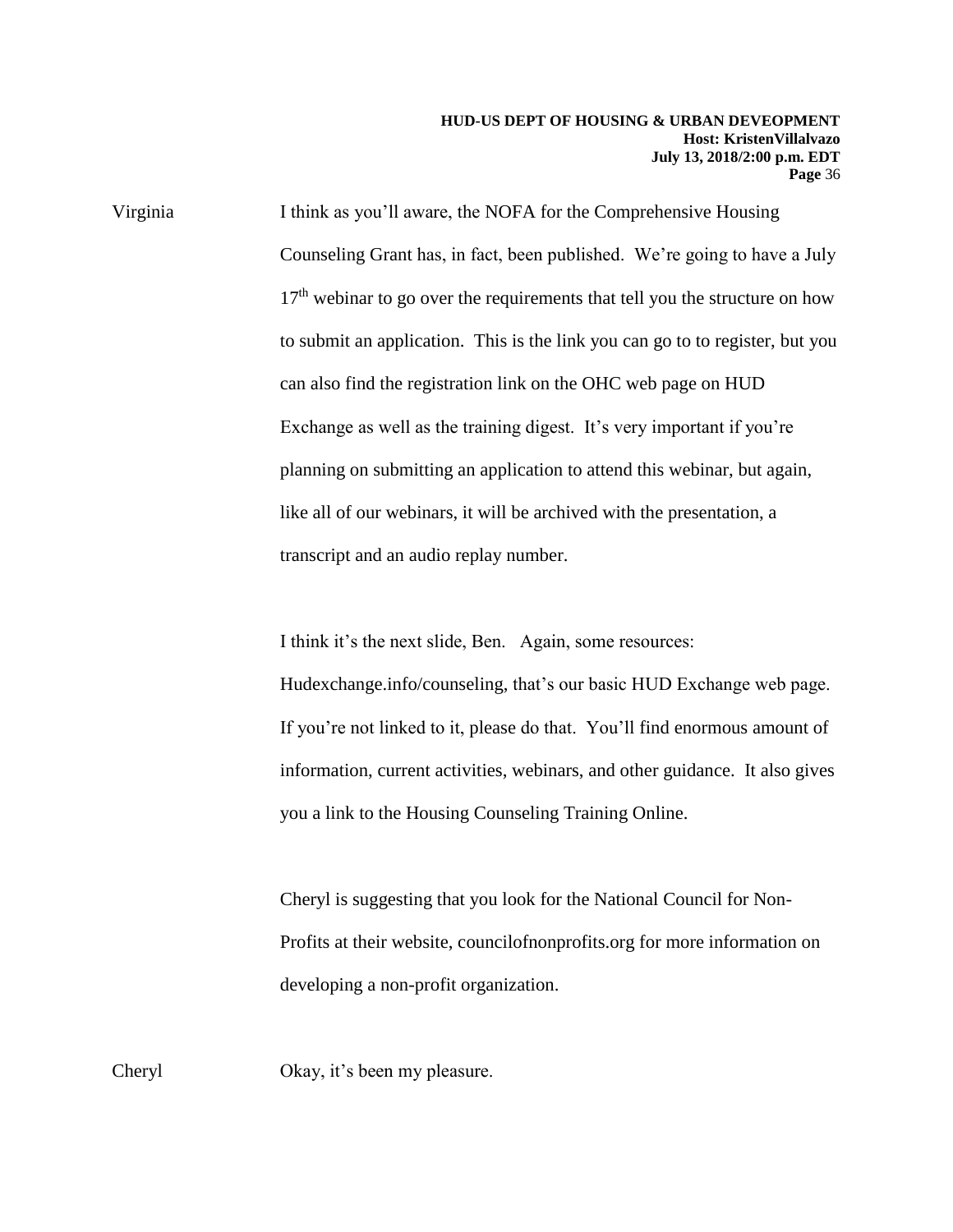#### **HUD-US DEPT OF HOUSING & URBAN DEVEOPMENT Host: KristenVillalvazo July 13, 2018/2:00 p.m. EDT Page** 37

Virginia Cheryl, I want to say one thing before you close out. Just as a reminder to everybody, as I said at the beginning, this webinar is being recorded and we're going to post the audio replay number, the presentation and a transcript on our HUD Exchange web page, and that usually takes seven to ten days to get that done. You'll find a link on the Training Digest on HUD Exchange when it is posted, and also watch for the email that has your Certificate of Training. Okay, back to you, Cheryl.

Cheryl I just wanted to say, it's been my pleasure. I want to say that we in the federal government, here at HUD, we want to be able to fund. We wish we could fund everybody who writes in an application. We don't review applications with the idea in mind that we're not going to fund. We want to fund, but we need to have applications that are concise, that identify what it is that you want to do, that identifies the needs of the community.

> If you can't prove to us that there is a need in South Carolina, we're funding North Carolina. If you cannot prove to us that the neighborhood will be better, or your geographical area will be better if we give the money to you in South Carolina, then we're going to North Carolina. Your job in writing an application is to be able to say to any funder that if you give me money, babies will talk and toddlers will walk, that's what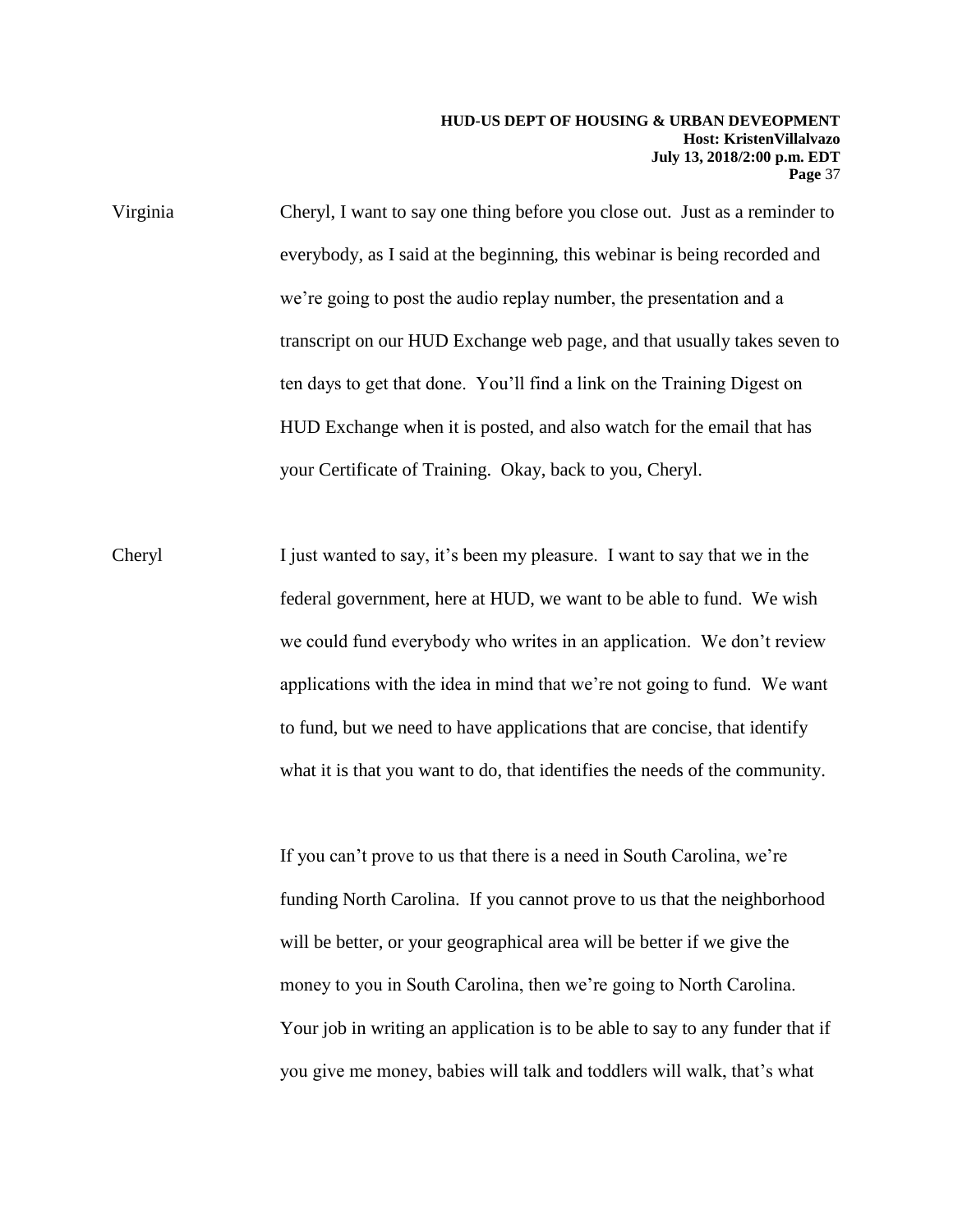you are trying to get over to the person, to the funder. So, when you write, you need to write with that type of passion and you need to write understanding what we're looking for, not what you think we're looking for, but what it is that we are looking for.

And by you doing that, we read the application. Applications come in, they are ranked, they are rated, they are discussed and they are awarded, and as I'm saying, we want to do this. We are not asking you to put in an application with the idea that we don't want to fund you. We want to fund you.

So, keep that in mind as you're writing the application. Keep on the resources and stay connected to HUD, because there are other things that we're going to be training. Ginger, I'm now turning that back over to you to see which way we ought to go from here. Thank you so very, very much.

Ginger? Okay, did I lose everybody?

Virginia No, I'm here.